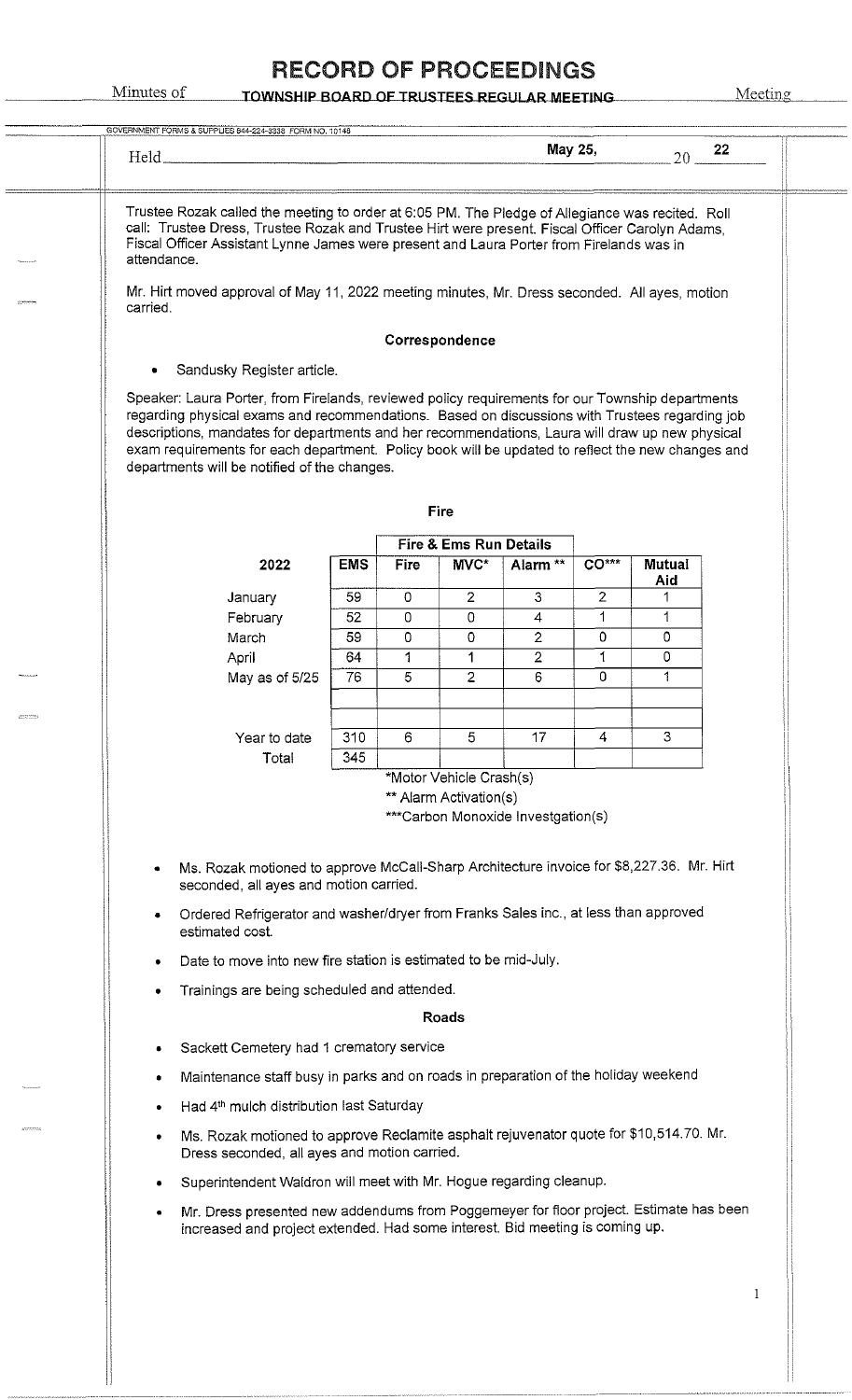#### Minutes of representation of TrueTER BECHLAP MEETING Meeting

| Held_     | May 25,<br>$20 - 22$                                                                                                                                                                                                                                                                                                                                                                                                   |
|-----------|------------------------------------------------------------------------------------------------------------------------------------------------------------------------------------------------------------------------------------------------------------------------------------------------------------------------------------------------------------------------------------------------------------------------|
|           |                                                                                                                                                                                                                                                                                                                                                                                                                        |
|           | Police                                                                                                                                                                                                                                                                                                                                                                                                                 |
|           | Chief Meisler submitted the incident report: 5/1/2022-5/25/2022 the department responded to<br>271 calls.                                                                                                                                                                                                                                                                                                              |
| $\bullet$ | All four individuals responsible for vandalism at Meadowbrook Marsh have been Identified,<br>and accepted responsibility. Prosecutor states he fully plans to press criminal charges along<br>with restitution. Ms. Rozak supplied an email quote for overturned benches and the Board is<br>requesting they be banned from the property or be arrested for trespassing. She will discuss<br>this with the Prosecutor. |
| $\bullet$ | Sqt. LaMarca will represent the Department in the Memorial Day parade in the Village on<br>Monday.                                                                                                                                                                                                                                                                                                                     |
| ٠         | Lakeside Director of Arts Programming was in contact regarding security for events this<br>summer at Hoover Auditorium. They are requesting two Officers for 16 shows this season<br>and Lakeside will pay the Officers direct. Approval is ongoing, no concerns from Trustees. A<br>signup sheet will be posted at the Police Department.                                                                             |
| ٠         | Mr. Dress motioned to adopt Resolution 13-2022 ARPA funds; Police department computer<br>network purchase and installation. Mr. Hirt seconded, all ayes and motion carried.                                                                                                                                                                                                                                            |
|           |                                                                                                                                                                                                                                                                                                                                                                                                                        |
|           | <b>RESOLUTION NO. 13-2022</b><br>Authorizing Expenditure from American Rescue Plan Act Funds                                                                                                                                                                                                                                                                                                                           |
|           | Ottawa County, Ohio                                                                                                                                                                                                                                                                                                                                                                                                    |
|           | Be It Resolved by the Township Trustees of Danbury Township                                                                                                                                                                                                                                                                                                                                                            |
|           | WHEREAS, this date, May 25, 2022, Trustee MRESS<br>moved the adoption<br>of the following Resolution:                                                                                                                                                                                                                                                                                                                  |
|           | WHEREAS, the Township has received a distribution of monies (the "ARPA Funds")<br>from the American Rescue Plan Act of 2021 ("ARPA" or the "Act"); and                                                                                                                                                                                                                                                                 |
|           | WHEREAS, Congress passed the Act effective March 11, 2021; and                                                                                                                                                                                                                                                                                                                                                         |
|           | WHEREAS, Section 603 created the Coronavirus Local Fiscal Recovery Fund which,<br>among other things, appropriated money to cities, nonentitlement units of local government, and<br>counties to mitigate the fiscal effects stemming from the public health emergency with respect to<br>the Coronavirus Disease (Covid-19); and                                                                                      |
|           | WHEREAS, Section 603(c) generally provides that:                                                                                                                                                                                                                                                                                                                                                                       |
|           | (1) USE OF FUNDS. Subject to paragraph (2), and except as provided in<br>paragraphs (3) and (4), a metropolitan city, nonentitlement unit of local<br>government, or county shall only use the funds provided under a payment made<br>under this section to cover costs incurred by the metropolitan city, nonentitlement<br>unit of local government, or county, by December 31, 2024 -                               |
|           | (A) to respond to the public health emergency with respect to the Coronavirus<br>Disease 2019 (COVID-19) or its negative economic impacts, including assistance<br>to households, small businesses, and nonprofits, or aid to impacted industries such<br>as tourism, travel, and hospitality;                                                                                                                         |
|           | (B) to respond to workers performing essential work during the COVID-19 public<br>health emergency by providing premium pay to eligible workers of the metropolitan<br>city, nonentitlement unit of local government, or county that are performing such<br>essential work, or by providing grants to eligible employers that have eligible<br>workers who perform essential work;                                     |
|           | (C) for the provision of government services to the extent of the reduction in<br>revenue of such metropolitan city, nonentitlement unit of local government, or<br>county due to the COVID-19 public health emergency relative to revenues<br>collected in the most recent full fiscal year of the metropolitan city, nonentitlement<br>unit of local government, or county prior to the emergency; or                |
|           | (D) to make necessary investments in water, sewer, or broadband infrastructure.                                                                                                                                                                                                                                                                                                                                        |
|           | WHEREAS, Department of Treasury Final Rule, published on January 6, 2022, and<br>effective April 1, 2022, provides in part that:                                                                                                                                                                                                                                                                                       |
|           |                                                                                                                                                                                                                                                                                                                                                                                                                        |

 $\hat{\mathcal{A}}$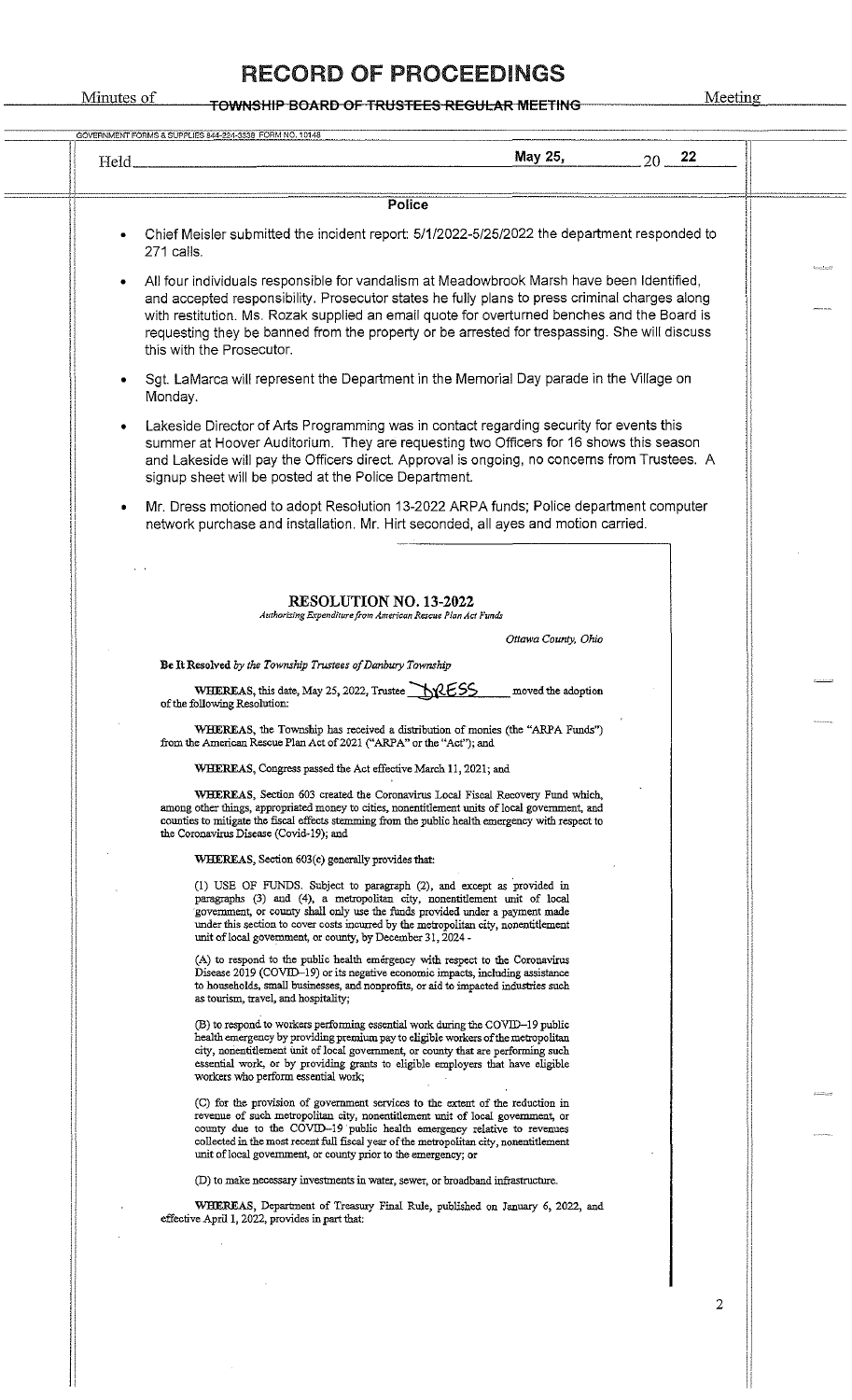Minutes of **TOWNSHIP BOARD OF TRUSTEES REGULAR MEETING** Meeting

| <u>e presenta de la composición de la composición de la composición de la composición de la composición de la com</u><br>En la composición de la composición de la composición de la composición de la composición de la composición d<br>Treasury presumes that up to \$10 million in revenue has been lost due to the public<br>health emergency and recipients are permitted to use that amount (not to exceed the<br>award amount) to fund "government services." [The "standard allowance"].<br>WHEREAS, the Rule further observes that: |
|-----------------------------------------------------------------------------------------------------------------------------------------------------------------------------------------------------------------------------------------------------------------------------------------------------------------------------------------------------------------------------------------------------------------------------------------------------------------------------------------------------------------------------------------------|
|                                                                                                                                                                                                                                                                                                                                                                                                                                                                                                                                               |
|                                                                                                                                                                                                                                                                                                                                                                                                                                                                                                                                               |
|                                                                                                                                                                                                                                                                                                                                                                                                                                                                                                                                               |
|                                                                                                                                                                                                                                                                                                                                                                                                                                                                                                                                               |
| The standard allowance provides an estimate of revenue loss that is based on an<br>extensive analysis of average revenue loss across states and localities, and offers a<br>simple, convenient way to determine revenue loss particularly for Coronavirus<br>State and Local Fiscal Recovery Fund's smallest recipients. This change is intended<br>to promote administrative efficiency and simply revenue loss calculation for<br>smaller recipients.                                                                                       |
| WHEREAS, the Rule further clarifies that recipients can use:                                                                                                                                                                                                                                                                                                                                                                                                                                                                                  |
| SLFRF funds on government services up to the revenue loss amount, whether that<br>be the standard allowance amount or the amount calculated using the [Final Rule<br>four-step process]. Government services generally include any service traditionally<br>provided by a government, unless treasury has stated otherwise.                                                                                                                                                                                                                   |
| WHEREAS, some common examples of "government services" expressly recognized by<br>Treasury are as follows:                                                                                                                                                                                                                                                                                                                                                                                                                                    |
| • Provision of police, fire, and other public safety services (including purchase of fire<br>trucks and police vehicles)                                                                                                                                                                                                                                                                                                                                                                                                                      |
| WHEREAS, "Government services is [deemed by Treasury] the most flexible eligible use<br>category under the SLFRF program, and funds are subject to streamlined reporting and compliance<br>requirements;" and                                                                                                                                                                                                                                                                                                                                 |
| WHEREAS, funds utilized pursuant to the standard revenue loss allowance continue to<br>have certain restrictions, including:                                                                                                                                                                                                                                                                                                                                                                                                                  |
| • Deposit into pension funds<br>· Satisfaction of settlements or judgments<br>• Contributions to financial reserves or "rainy day" funds                                                                                                                                                                                                                                                                                                                                                                                                      |
| WHEREAS, the Board of Trustees has identified a project which, in the judgment of the<br>Board, qualifies as a permitted use of the ARPA Funds, in direct support of governmental services,<br>which consists of the following:                                                                                                                                                                                                                                                                                                               |
| New computer network system consisting of three desktop computers, monitors and<br>accessories, one server, one laptop quoted from Port Clinton Computer at an estimated cost<br>\$9,868.14.                                                                                                                                                                                                                                                                                                                                                  |
| NOW THEREFORE, it is hereby RESOLVED by the Board that:                                                                                                                                                                                                                                                                                                                                                                                                                                                                                       |
|                                                                                                                                                                                                                                                                                                                                                                                                                                                                                                                                               |
|                                                                                                                                                                                                                                                                                                                                                                                                                                                                                                                                               |
|                                                                                                                                                                                                                                                                                                                                                                                                                                                                                                                                               |
|                                                                                                                                                                                                                                                                                                                                                                                                                                                                                                                                               |
|                                                                                                                                                                                                                                                                                                                                                                                                                                                                                                                                               |
|                                                                                                                                                                                                                                                                                                                                                                                                                                                                                                                                               |
|                                                                                                                                                                                                                                                                                                                                                                                                                                                                                                                                               |
|                                                                                                                                                                                                                                                                                                                                                                                                                                                                                                                                               |

il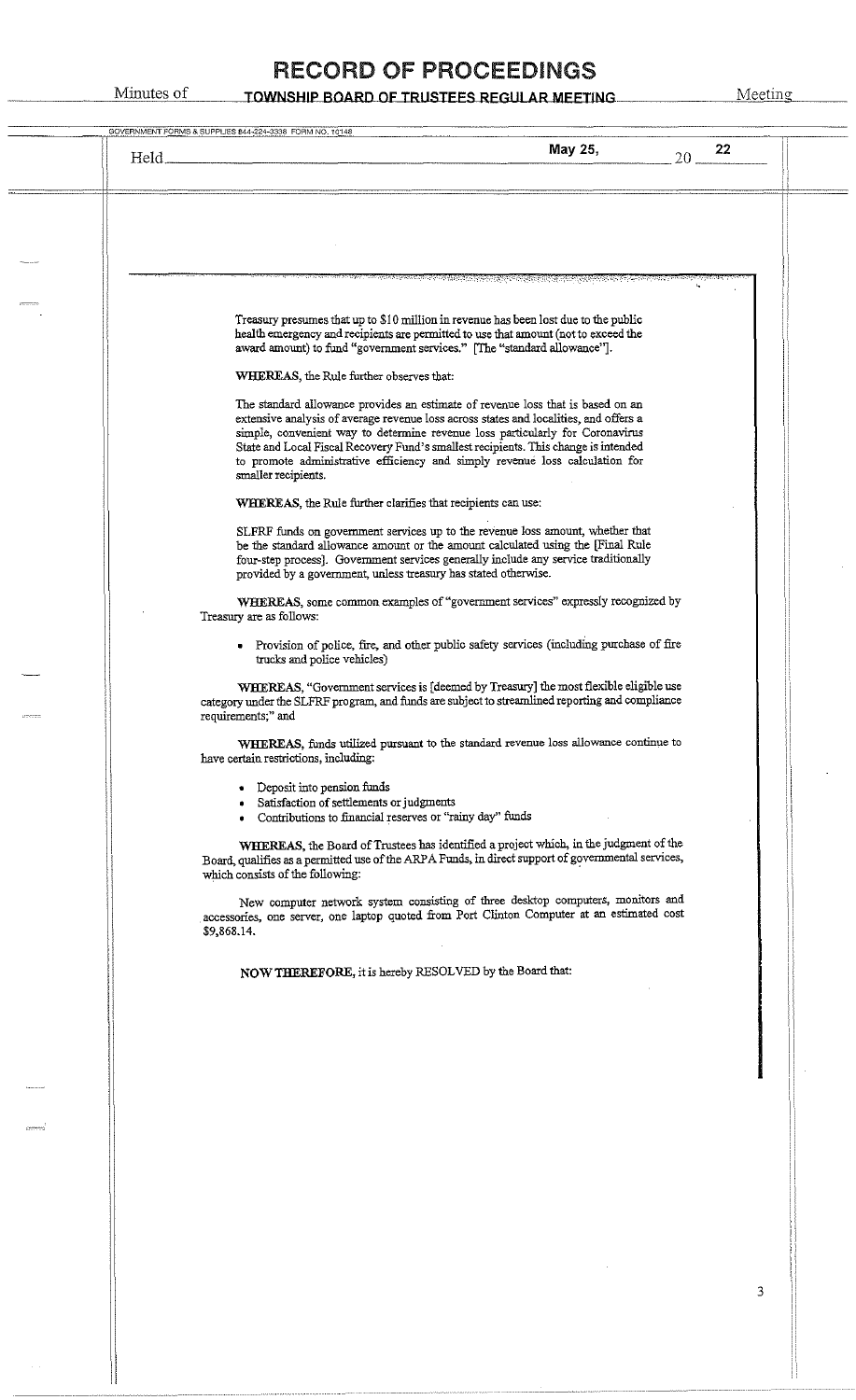# Minutes of TOWNSHIP BOARD OF TRUSTEES REGULAR MEETING Meeting

I i<br>I<br>I<br>I

| The Township elected to use the standard allowance by way of Resolution 03-2022<br>1.<br>and 03A-2022 and its presumption of revenue loss due to the public health emergency and to use<br>the amount authorized herein to fund government services.<br>2.<br>The Project is hereby authorized and shall be paid for from the ARPA Funds in the<br>amount of/an amount not to exceed: $\frac{g_{11,000.00}}{g_{11,000.00}}$<br><u> 1980 - Jan James Barbara, politik eta pro</u><br>The Project described herein serves the objectives of the Act by providing services<br>3.<br>traditionally provided by a government, namely:<br>Police protection<br>о<br>Accordingly, the Project is in the best interests of the Township and is deemed a<br>4.<br>priority for the community.<br>No obligations paid under the authority of this Resolution were incurred prior to<br>5.<br>March 3, 2021.<br>seconded the Motion, and thereupon, the votes in favor<br>Trustee<br>of this Resolution were recorded and reflected by the signatures hereto.<br>BE IT FURTHER RESOLVED: that it is hereby found and determined that all formal<br>actions of this Township concerning and relating to the adoption of this Resolution were adopted<br>in an open meeting of the Township Trustees, and that all deliberations of the Township Trustees<br>and any of its committees that resulted in such formal action, were in a meeting open to the public,<br>in compliance with all legal requirements, including Section 121.22 of the Ohio Revised Code.<br>Adopted the $25$ $\frac{10}{10}$ day of<br>ΛL.<br>Township Trustees<br>ada .-<br>Attest:<br>Township Fiscal Officer | May 25,<br>22<br>$20-$<br>Held.                                                                                                                              |  |
|------------------------------------------------------------------------------------------------------------------------------------------------------------------------------------------------------------------------------------------------------------------------------------------------------------------------------------------------------------------------------------------------------------------------------------------------------------------------------------------------------------------------------------------------------------------------------------------------------------------------------------------------------------------------------------------------------------------------------------------------------------------------------------------------------------------------------------------------------------------------------------------------------------------------------------------------------------------------------------------------------------------------------------------------------------------------------------------------------------------------------------------------------------------------------------------------------------------------------------------------------------------------------------------------------------------------------------------------------------------------------------------------------------------------------------------------------------------------------------------------------------------------------------------------------------------------------------------------------------------------------------------------------------------------------|--------------------------------------------------------------------------------------------------------------------------------------------------------------|--|
|                                                                                                                                                                                                                                                                                                                                                                                                                                                                                                                                                                                                                                                                                                                                                                                                                                                                                                                                                                                                                                                                                                                                                                                                                                                                                                                                                                                                                                                                                                                                                                                                                                                                              |                                                                                                                                                              |  |
|                                                                                                                                                                                                                                                                                                                                                                                                                                                                                                                                                                                                                                                                                                                                                                                                                                                                                                                                                                                                                                                                                                                                                                                                                                                                                                                                                                                                                                                                                                                                                                                                                                                                              |                                                                                                                                                              |  |
|                                                                                                                                                                                                                                                                                                                                                                                                                                                                                                                                                                                                                                                                                                                                                                                                                                                                                                                                                                                                                                                                                                                                                                                                                                                                                                                                                                                                                                                                                                                                                                                                                                                                              |                                                                                                                                                              |  |
|                                                                                                                                                                                                                                                                                                                                                                                                                                                                                                                                                                                                                                                                                                                                                                                                                                                                                                                                                                                                                                                                                                                                                                                                                                                                                                                                                                                                                                                                                                                                                                                                                                                                              |                                                                                                                                                              |  |
|                                                                                                                                                                                                                                                                                                                                                                                                                                                                                                                                                                                                                                                                                                                                                                                                                                                                                                                                                                                                                                                                                                                                                                                                                                                                                                                                                                                                                                                                                                                                                                                                                                                                              |                                                                                                                                                              |  |
|                                                                                                                                                                                                                                                                                                                                                                                                                                                                                                                                                                                                                                                                                                                                                                                                                                                                                                                                                                                                                                                                                                                                                                                                                                                                                                                                                                                                                                                                                                                                                                                                                                                                              |                                                                                                                                                              |  |
|                                                                                                                                                                                                                                                                                                                                                                                                                                                                                                                                                                                                                                                                                                                                                                                                                                                                                                                                                                                                                                                                                                                                                                                                                                                                                                                                                                                                                                                                                                                                                                                                                                                                              |                                                                                                                                                              |  |
|                                                                                                                                                                                                                                                                                                                                                                                                                                                                                                                                                                                                                                                                                                                                                                                                                                                                                                                                                                                                                                                                                                                                                                                                                                                                                                                                                                                                                                                                                                                                                                                                                                                                              |                                                                                                                                                              |  |
|                                                                                                                                                                                                                                                                                                                                                                                                                                                                                                                                                                                                                                                                                                                                                                                                                                                                                                                                                                                                                                                                                                                                                                                                                                                                                                                                                                                                                                                                                                                                                                                                                                                                              |                                                                                                                                                              |  |
|                                                                                                                                                                                                                                                                                                                                                                                                                                                                                                                                                                                                                                                                                                                                                                                                                                                                                                                                                                                                                                                                                                                                                                                                                                                                                                                                                                                                                                                                                                                                                                                                                                                                              |                                                                                                                                                              |  |
|                                                                                                                                                                                                                                                                                                                                                                                                                                                                                                                                                                                                                                                                                                                                                                                                                                                                                                                                                                                                                                                                                                                                                                                                                                                                                                                                                                                                                                                                                                                                                                                                                                                                              |                                                                                                                                                              |  |
| Zoning                                                                                                                                                                                                                                                                                                                                                                                                                                                                                                                                                                                                                                                                                                                                                                                                                                                                                                                                                                                                                                                                                                                                                                                                                                                                                                                                                                                                                                                                                                                                                                                                                                                                       |                                                                                                                                                              |  |
| <b>DANBURY TOWNSHIP ZONING</b><br>May 23, 2022, Trustee's Meeting Report                                                                                                                                                                                                                                                                                                                                                                                                                                                                                                                                                                                                                                                                                                                                                                                                                                                                                                                                                                                                                                                                                                                                                                                                                                                                                                                                                                                                                                                                                                                                                                                                     |                                                                                                                                                              |  |
| Honorable Trustee's                                                                                                                                                                                                                                                                                                                                                                                                                                                                                                                                                                                                                                                                                                                                                                                                                                                                                                                                                                                                                                                                                                                                                                                                                                                                                                                                                                                                                                                                                                                                                                                                                                                          | To:                                                                                                                                                          |  |
|                                                                                                                                                                                                                                                                                                                                                                                                                                                                                                                                                                                                                                                                                                                                                                                                                                                                                                                                                                                                                                                                                                                                                                                                                                                                                                                                                                                                                                                                                                                                                                                                                                                                              | From: Kathryn A Dale, AICP, Zoning Inspector                                                                                                                 |  |
| May 25, 2022                                                                                                                                                                                                                                                                                                                                                                                                                                                                                                                                                                                                                                                                                                                                                                                                                                                                                                                                                                                                                                                                                                                                                                                                                                                                                                                                                                                                                                                                                                                                                                                                                                                                 | Date:                                                                                                                                                        |  |
|                                                                                                                                                                                                                                                                                                                                                                                                                                                                                                                                                                                                                                                                                                                                                                                                                                                                                                                                                                                                                                                                                                                                                                                                                                                                                                                                                                                                                                                                                                                                                                                                                                                                              |                                                                                                                                                              |  |
|                                                                                                                                                                                                                                                                                                                                                                                                                                                                                                                                                                                                                                                                                                                                                                                                                                                                                                                                                                                                                                                                                                                                                                                                                                                                                                                                                                                                                                                                                                                                                                                                                                                                              | <b>PERMITS</b><br>To-date this month there have been $24$ permit applications submitted/processed totaling<br>\$1,891.80 collected in fees and BZA balances. |  |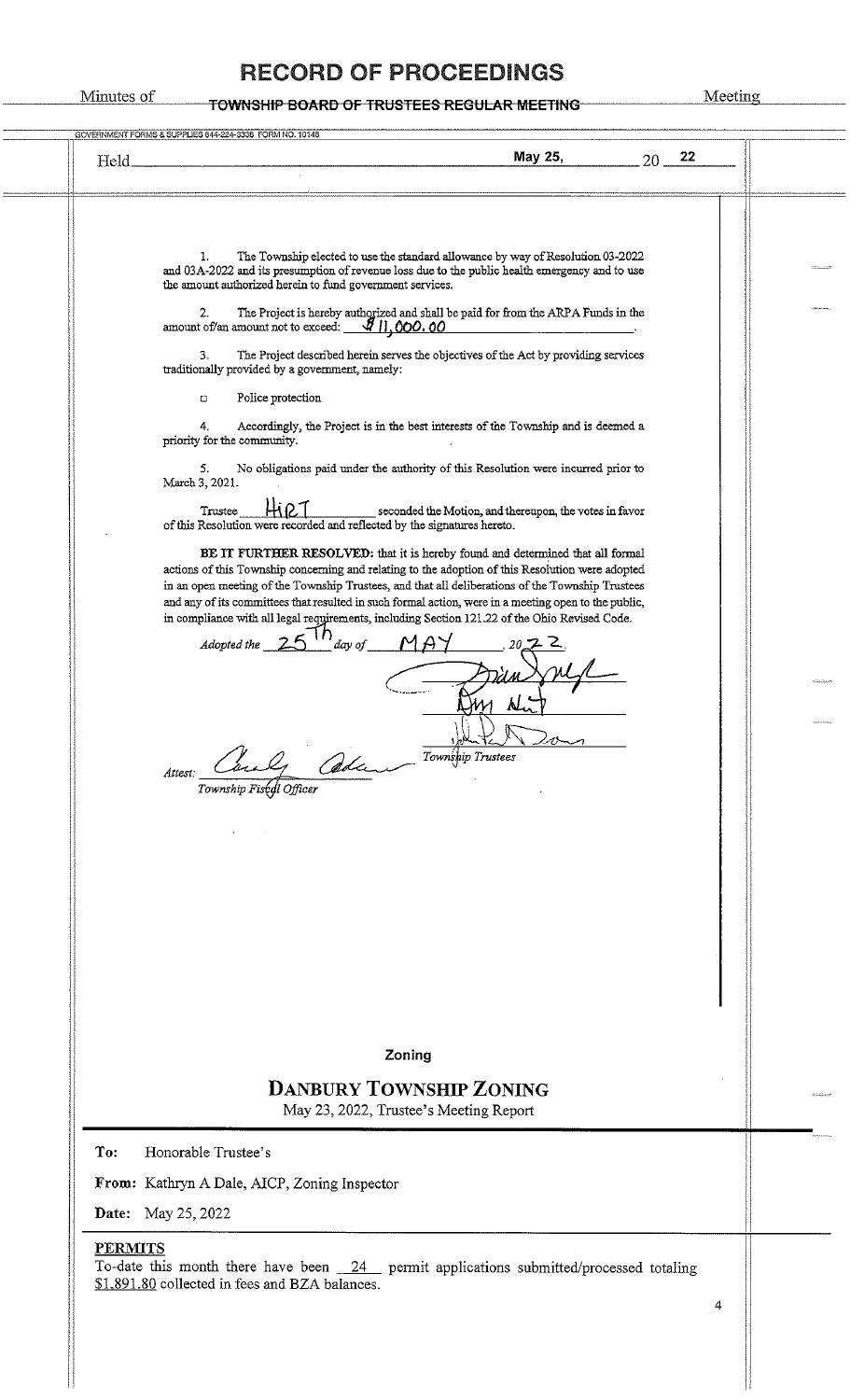#### RECORD OF PROCEEDINGS

| Held_  | May 25,<br>22<br>20                                                                                                                                                                                                                                                                                                                                                                                                                                                                      |
|--------|------------------------------------------------------------------------------------------------------------------------------------------------------------------------------------------------------------------------------------------------------------------------------------------------------------------------------------------------------------------------------------------------------------------------------------------------------------------------------------------|
|        |                                                                                                                                                                                                                                                                                                                                                                                                                                                                                          |
|        | <b>BOARD &amp; COMMISSION ACTIVITY</b>                                                                                                                                                                                                                                                                                                                                                                                                                                                   |
|        | The Board of Zoning Appeals -<br>The BZA will held adjudication hearings Wednesday, May 18, 2022 via Zoom on the following                                                                                                                                                                                                                                                                                                                                                               |
| cases: |                                                                                                                                                                                                                                                                                                                                                                                                                                                                                          |
| a.     | <b>BZA-2022-089</b><br><b>Approved as Presented</b><br>766 Church. Request for an Area Variance from Section 5.2.1.A.i to allow for a 12'<br>x 24' porch to be added onto an accessory structure which will exceed the cumulative<br>square footage of all accessory structure space allowed (2,000s.f. allowed/2,288 s.f.<br>proposed). Mark Harris, Owner/ Applicant.                                                                                                                  |
|        | b. BZA-2022-090                                                                                                                                                                                                                                                                                                                                                                                                                                                                          |
|        | <b>Approved as Presented</b><br>434 Jasmine. Request for an Area Variance from Section 3.5 to allow for an enclosed<br>front porch addition to encroach into the south, side-yard setback $(2^34^34^3)$ proposed/3'<br>required) and to Section 7.12.3.A to allow more square footage than allowed onto a<br>nonconforming structure [20% (167.2s.f.) allowed/ 40.7% (341s.f.) proposed]. Mark<br>Applicants; David Hottenroth,<br>Cindy Schickendantz, Owners/<br>&<br>Architect/Agent. |
|        | c. BZA-2022-097                                                                                                                                                                                                                                                                                                                                                                                                                                                                          |
|        | <b>Approved w/ Conditions</b><br>1355 S. Danbury N. Road. Request for a Conditional Use in accordance with<br>Section 3.4 and 4.10 to allow for a seasonal flea market. Stowaway Jeanie, LLC/Jim<br>Davenport, Owner/ Applicant; John Huegele/ Agent.                                                                                                                                                                                                                                    |
|        | d. BZA-2022-098                                                                                                                                                                                                                                                                                                                                                                                                                                                                          |
|        | <b>Approved as Presented</b><br>180 Channel Grove. Request for an Area Variance from Section 3.5 to allow more<br>lot coverage than permitted (41% proposed/40% required) for the construction of a<br>new single-family home. Terry Rooney, Owner/ Applicant.                                                                                                                                                                                                                           |
|        | The BZA will hold adjudication hearings Thursday, May 19, 2022, via Zoom on the following                                                                                                                                                                                                                                                                                                                                                                                                |
| cases: | a. BZA-2022-101                                                                                                                                                                                                                                                                                                                                                                                                                                                                          |
|        | <b>Approved as Presented</b><br>600 Timber Lane. Request for an Area Variance from Section 5.2.1.A.ii to allow for<br>a 10' x 40' porch to be added onto an accessory structure which will exceed the<br>cumulative square footage of all accessory structure space allowed (1,200s.f. allowed/<br>1,600s.f. proposed). Chris Goebel & Melissa Zielinski, Owners/ Applicants.                                                                                                            |
|        | b. $BZA-2022-102$                                                                                                                                                                                                                                                                                                                                                                                                                                                                        |
|        | Denied<br>246 Worthy. Request for an Area Variance from Section 5.1.7 to allow for an<br>addition to encroach into the north, side-yard setback (2'10" proposed/ 5' required).<br>Paula Armentrout, Owner/ Applicant; Dennis Feltner, Agent.                                                                                                                                                                                                                                             |
|        | c. BZA-2022-103<br><b>Approved as Presented</b><br>1200 Hartshorn. Request for an Area Variance from Section 5.2.1.A.ii to allow for a<br>32' x 40' accessory structure with a 10' x 20' porch which will exceed the cumulative<br>square footage of all accessory structure space allowed (1,200s.f. allowed/1,480s.f.<br>proposed). Scott Stecher, Owner/ Applicant.                                                                                                                   |
|        | d. BZA-2022-106                                                                                                                                                                                                                                                                                                                                                                                                                                                                          |
|        | Approved w/ Conditions<br>5359 E. Bayshore Road, Bay's Edge. Request for a Conditional Use to allow for a<br>Temporary Use/Structure in accordance with Section 3.4. and Section 4.20 for a 30' x<br>60' special event tent. Also requesting an Area Variance from Section 4.20.6.D.ii to<br>allow for said tent to be up for more than 10 consecutive days. Mark Cahlik,<br>Owner/ Applicant; Mike Prosser/ Agent.                                                                      |
|        | The Zoning Commission -                                                                                                                                                                                                                                                                                                                                                                                                                                                                  |
|        |                                                                                                                                                                                                                                                                                                                                                                                                                                                                                          |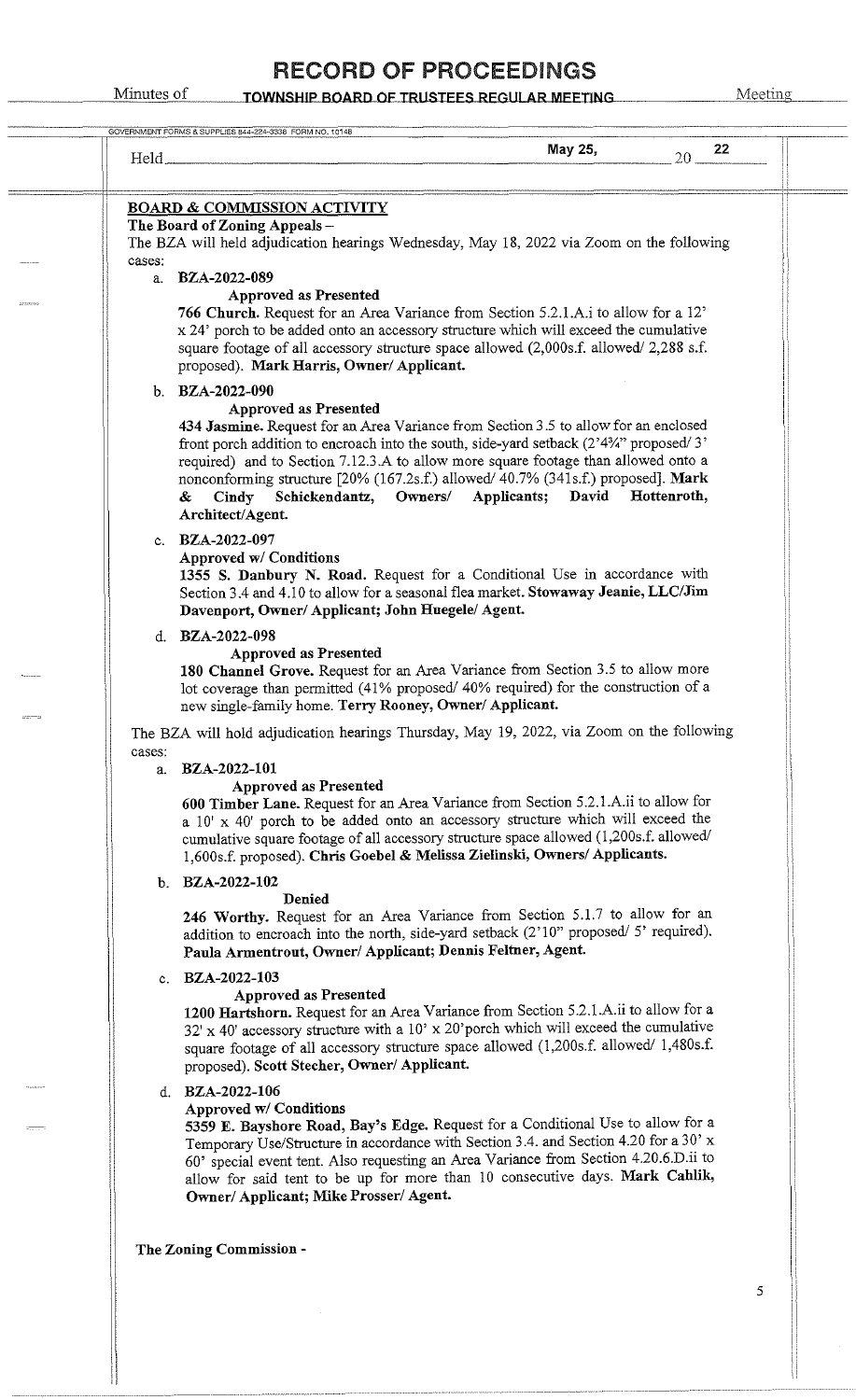#### Minutes of **TOWNSHIP BOARD OF TRUSTEES REGULAR MEETING** Meeting

| Held_                                                                                                                                                                                                                                                                                                                                                                                                                                                                                                                                                                                                                                                                                                                                                                           |                                                                                                                                                                                                                                                                                                                                                                                                                                                                                                                            | May 25, | 22<br>$20 -$ |                                                                                              |
|---------------------------------------------------------------------------------------------------------------------------------------------------------------------------------------------------------------------------------------------------------------------------------------------------------------------------------------------------------------------------------------------------------------------------------------------------------------------------------------------------------------------------------------------------------------------------------------------------------------------------------------------------------------------------------------------------------------------------------------------------------------------------------|----------------------------------------------------------------------------------------------------------------------------------------------------------------------------------------------------------------------------------------------------------------------------------------------------------------------------------------------------------------------------------------------------------------------------------------------------------------------------------------------------------------------------|---------|--------------|----------------------------------------------------------------------------------------------|
|                                                                                                                                                                                                                                                                                                                                                                                                                                                                                                                                                                                                                                                                                                                                                                                 |                                                                                                                                                                                                                                                                                                                                                                                                                                                                                                                            |         |              |                                                                                              |
| The ZC will hold public hearings Wednesday, June 1, 2022, starting at 6:30p.m. on the following<br>cases:                                                                                                                                                                                                                                                                                                                                                                                                                                                                                                                                                                                                                                                                       |                                                                                                                                                                                                                                                                                                                                                                                                                                                                                                                            |         |              |                                                                                              |
| a. ZC-2022-080                                                                                                                                                                                                                                                                                                                                                                                                                                                                                                                                                                                                                                                                                                                                                                  | 1381 & 1405 Englebeck Road. Request for a Map Amendment from "A" Agricultural to<br>"R-1" Rural Residential for PIN# 0141340918065000 & 0141340920565000 (Lot 10<br>[150' x 218'] & Lot 11 [80' x 218'] Orchard View Subdivision.) consisting of 1.15 total<br>acres. DCC Holdings, Dan Carroll Owner/Applicant.                                                                                                                                                                                                           |         |              |                                                                                              |
| b. $ZC-2022-096$<br>c. $ZC-2022-107$                                                                                                                                                                                                                                                                                                                                                                                                                                                                                                                                                                                                                                                                                                                                            | <b>Text Amendment.</b> Request for Text Amendments to Section 3.5 'District Requirements'<br>for the "L" Lakeside and "LBO" Lakeside Business Overlay zoning districts to modify<br>setback requirements in both zoning districts and the maximum building height<br>requirement in the "LBO" zoning district. Section 5.10 'Parking & Loading Requirements'<br>to reduce the number on-site parking spaces for dwellings in these zoning districts.<br>Lakeside Association Owner/Applicant; Jim Switzer, Representative. |         |              |                                                                                              |
| Owner/Applicant.                                                                                                                                                                                                                                                                                                                                                                                                                                                                                                                                                                                                                                                                                                                                                                | 5216 E. Harbor Road. Request for a Map Amendment from "C-2" General Commercial<br>to "R-C" Recreational Commercial for Part of Lot 4, Section 4, PIN# 0141164115578006<br>consisting of 5.3003 total acres. NN Ennterprises, LLC, Kenn Bower, Jr.                                                                                                                                                                                                                                                                          |         |              |                                                                                              |
| Regional Planning heard these cases Tuesday, May 16, 2022 and recommended Approval of all<br>three cases.                                                                                                                                                                                                                                                                                                                                                                                                                                                                                                                                                                                                                                                                       |                                                                                                                                                                                                                                                                                                                                                                                                                                                                                                                            |         |              |                                                                                              |
| DEPARTMENT UPDATES<br>٠<br>the Jr. National Honor Society.<br><b>VIOLATIONS/COMPLAINTS</b><br><b>Illegal Rentals:</b><br>8582 Williams (Illegal Rental - Potts)                                                                                                                                                                                                                                                                                                                                                                                                                                                                                                                                                                                                                 | Office will be closed Friday, May 27, 2022 morning so I can attend Lilly induction into                                                                                                                                                                                                                                                                                                                                                                                                                                    |         |              |                                                                                              |
| Monitoring<br>Appears owner has removed his listings. Will continue to monitor.<br>Prior Info: Letter was sent to the property owner via certified mail 04.12.22. Letter was<br>received and signed for 04.14.22. Owner called 04.20.22 and stated that he has it noted in<br>the property description that short-term rental is not permitted. He was contacted again via<br>phone and a message left that the calendar on his listing allows 7-day minimums and that<br>this also needs to be corrected. Owner was contacted 05.06.22 when it was discovered that<br>he put his listing on VRBO (had been removed from AirB&B) but was "hiding" the listing<br>within the gates of Lakeside. Appears that the VRBO listing has been removed, but will<br>continue to monitor. |                                                                                                                                                                                                                                                                                                                                                                                                                                                                                                                            |         |              |                                                                                              |
| <b>Illegal Campers/ Trailers:</b><br>None at this time.                                                                                                                                                                                                                                                                                                                                                                                                                                                                                                                                                                                                                                                                                                                         |                                                                                                                                                                                                                                                                                                                                                                                                                                                                                                                            |         |              |                                                                                              |
| Junk & Debris:<br>122 Strause (Junk & Debris, Junk Vehicles & Boat - Hurst)<br>Open<br>Spoke to the owner and the family member helping him get things cleaned up. Told them both<br>that I expect to see a noticeable difference by the end of the Dumpster Days in June, especially<br>around the house.                                                                                                                                                                                                                                                                                                                                                                                                                                                                      |                                                                                                                                                                                                                                                                                                                                                                                                                                                                                                                            |         |              |                                                                                              |
| Prior Info: Complaint received 09.13.21 regards the junk and debris on this property.                                                                                                                                                                                                                                                                                                                                                                                                                                                                                                                                                                                                                                                                                           | Certified letter was sent to the property owner 09.17.21. I met with the Ottawa County Health                                                                                                                                                                                                                                                                                                                                                                                                                              |         |              | Department that day also to determine if any joint effort could be taken on the condition of |

6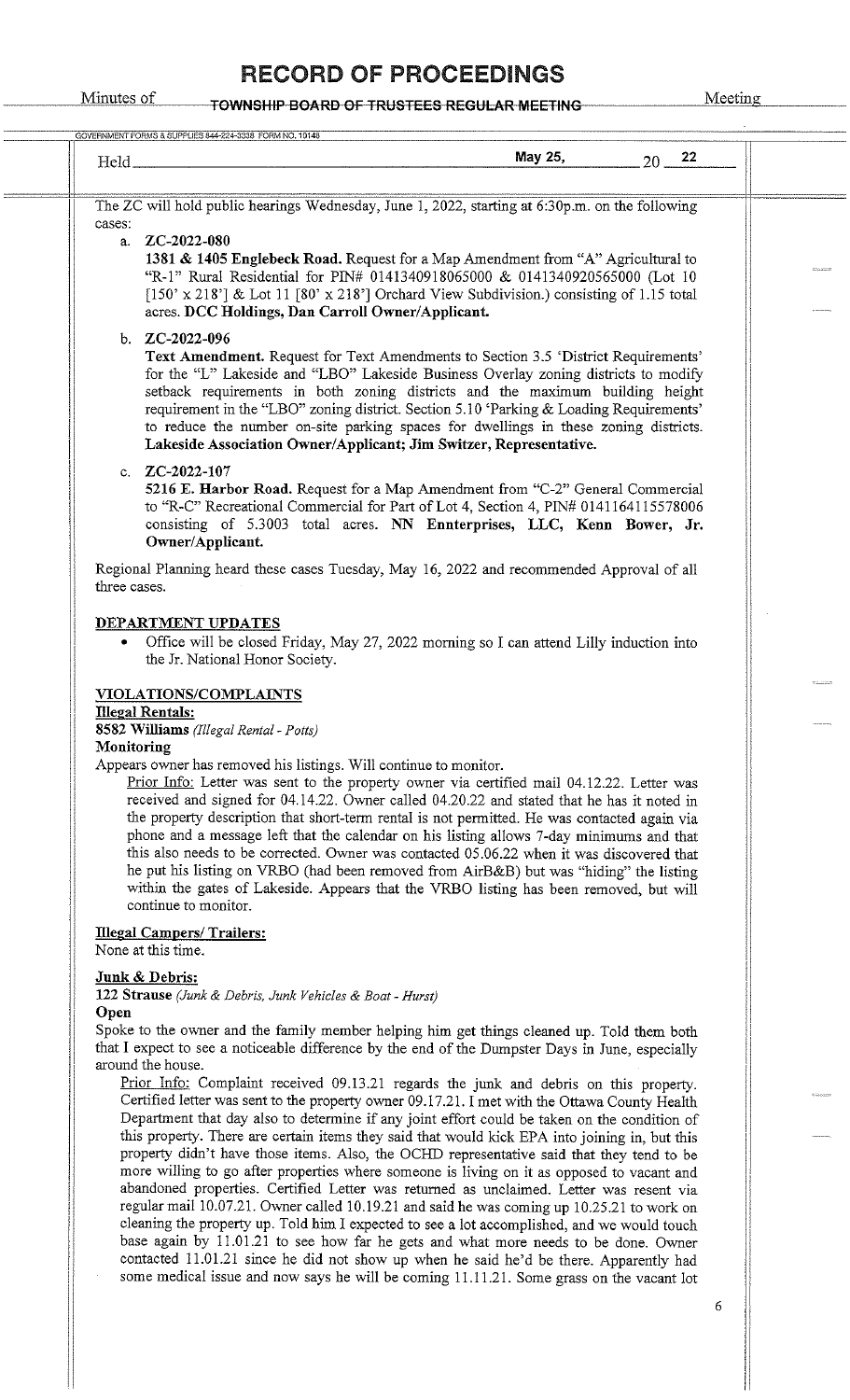| Held_                                                                                                                                                                                                                                                                                                                                                                                                                                                                                                                                                                                                                                                                                                                                                                                                                                                                                                                                                                                                                                                                                                                                                                                                                                                                                                                                                                                                                                                                                                                                                                                                                                                                                                                                                                                                                                                                                                                                                       | May 25, | 22<br>$20 -$ |
|-------------------------------------------------------------------------------------------------------------------------------------------------------------------------------------------------------------------------------------------------------------------------------------------------------------------------------------------------------------------------------------------------------------------------------------------------------------------------------------------------------------------------------------------------------------------------------------------------------------------------------------------------------------------------------------------------------------------------------------------------------------------------------------------------------------------------------------------------------------------------------------------------------------------------------------------------------------------------------------------------------------------------------------------------------------------------------------------------------------------------------------------------------------------------------------------------------------------------------------------------------------------------------------------------------------------------------------------------------------------------------------------------------------------------------------------------------------------------------------------------------------------------------------------------------------------------------------------------------------------------------------------------------------------------------------------------------------------------------------------------------------------------------------------------------------------------------------------------------------------------------------------------------------------------------------------------------------|---------|--------------|
| across the street was mowed 11.08.21. As of 11.12.21 the vacant lot had been mowed and                                                                                                                                                                                                                                                                                                                                                                                                                                                                                                                                                                                                                                                                                                                                                                                                                                                                                                                                                                                                                                                                                                                                                                                                                                                                                                                                                                                                                                                                                                                                                                                                                                                                                                                                                                                                                                                                      |         |              |
| cleared better in order to access the junk, but all of the junk and vehicles are still on both<br>properties. Nothing more appears to have been accomplished, and certainly not as much as he<br>said would get done. Owner stated 11.19.21 he was still in the area and would be continuing<br>to work on over the weekend. 12.08.21 Nothing major to report. They have not made as much<br>progress as I had hoped but as of 12.01.21 there is a bobcat on the property that appears to be<br>assisting in some clearing of the vacant lot and loading junk into. As of 12.07.21 there has<br>been 1 vehicle removed from the vacant lot and nothing has been done to the house lot. The<br>vacant lot continues to be worked on. Some brush has been cut on the house lot to be able to<br>access where the junk & debris are at the back of the lot. Some items have been cleared in<br>front of the house. Still a lot of items that need to be addressed. As long as they continue to                                                                                                                                                                                                                                                                                                                                                                                                                                                                                                                                                                                                                                                                                                                                                                                                                                                                                                                                                                 |         |              |
| show some progress, I don't plan to ride them hard thru the winter months. Contact was made<br>with the owner 04.11.22. He indicated that he is going to back in the area 04.20.22 and be<br>here for about 1.5 week. He anticipates making more progress on the property during that<br>time. I expressed to him that I'm willing to work with him within reason if he continues to<br>make progress. I may also be meeting with him out at the property during that time to discuss<br>expectations and establish a timeline for completion if he thinks that is needed. 05.11.22<br>Owner has made additional progress on the vacant lot. Still has a lot to do on the lot with the<br>house.                                                                                                                                                                                                                                                                                                                                                                                                                                                                                                                                                                                                                                                                                                                                                                                                                                                                                                                                                                                                                                                                                                                                                                                                                                                            |         |              |
| <b>Tall Grass:</b><br>140 Tibbles (Tall Grass - Wowk)                                                                                                                                                                                                                                                                                                                                                                                                                                                                                                                                                                                                                                                                                                                                                                                                                                                                                                                                                                                                                                                                                                                                                                                                                                                                                                                                                                                                                                                                                                                                                                                                                                                                                                                                                                                                                                                                                                       |         |              |
| Open<br>Complaint was received 05.13.22. Certified Letter sent 05.17.22. Annual repeat offender. Given 1<br>warning. Has yet to claim the letter, so I will be presenting a resolution at your June 8 <sup>th</sup> meeting.                                                                                                                                                                                                                                                                                                                                                                                                                                                                                                                                                                                                                                                                                                                                                                                                                                                                                                                                                                                                                                                                                                                                                                                                                                                                                                                                                                                                                                                                                                                                                                                                                                                                                                                                |         |              |
| 607 John (Tall Grass - Vayda/Elkington)<br>Open                                                                                                                                                                                                                                                                                                                                                                                                                                                                                                                                                                                                                                                                                                                                                                                                                                                                                                                                                                                                                                                                                                                                                                                                                                                                                                                                                                                                                                                                                                                                                                                                                                                                                                                                                                                                                                                                                                             |         |              |
| Complaint was received 05.23.22. Certified Letter sent 05.25.22.<br>543 John (Tall Grass - MacFarland)                                                                                                                                                                                                                                                                                                                                                                                                                                                                                                                                                                                                                                                                                                                                                                                                                                                                                                                                                                                                                                                                                                                                                                                                                                                                                                                                                                                                                                                                                                                                                                                                                                                                                                                                                                                                                                                      |         |              |
| Open<br>Certified Letter sent 05.25.22.                                                                                                                                                                                                                                                                                                                                                                                                                                                                                                                                                                                                                                                                                                                                                                                                                                                                                                                                                                                                                                                                                                                                                                                                                                                                                                                                                                                                                                                                                                                                                                                                                                                                                                                                                                                                                                                                                                                     |         |              |
| 1935 Ellsworth (Tall Grass - Brown)                                                                                                                                                                                                                                                                                                                                                                                                                                                                                                                                                                                                                                                                                                                                                                                                                                                                                                                                                                                                                                                                                                                                                                                                                                                                                                                                                                                                                                                                                                                                                                                                                                                                                                                                                                                                                                                                                                                         |         |              |
| Open<br>This is the property of the owner who is deceased, and we said we would cut a maximum of 2x's<br>a year. A resolution is being presented for your consideration so that I can order the title exam<br>and get necessary notices out. All steps have to be repeated at this point since it's been over a<br>year (12 calendar months) since the resolution was passed initially declaring it a nuisance.                                                                                                                                                                                                                                                                                                                                                                                                                                                                                                                                                                                                                                                                                                                                                                                                                                                                                                                                                                                                                                                                                                                                                                                                                                                                                                                                                                                                                                                                                                                                             |         |              |
| <b>Construction without Permits:</b><br>5686 E. Harbor Road, Unit C24 (Illegal Residential Occupancy - Audiano)                                                                                                                                                                                                                                                                                                                                                                                                                                                                                                                                                                                                                                                                                                                                                                                                                                                                                                                                                                                                                                                                                                                                                                                                                                                                                                                                                                                                                                                                                                                                                                                                                                                                                                                                                                                                                                             |         |              |
| Open<br>Nothing New to Report. Another Pre-Trial has been scheduled for 06.13.22 at 10:15a.m.<br>Prior Info: 09.27.21 we received notice from the Ottawa County Sanitary Engineer's office<br>about a joint meeting with other County agencies to discuss a storage unit in Safe Harbor<br>Development that has been illegally converted into a residence without proper permits. Joint<br>meeting was held 09.30.21. Certified Letter was sent to the property owner 09.30.21. Notice<br>left 10.04.21 that letter can be picked up. Certified Letter returned as unclaimed. Letter was<br>resent via regular mail 10.19.21. The owner has not made any contact with us. Waiting on<br>County to coordinate how this will proceed and if any action will be taken by the<br>Prosecutor's Office on behalf of everyone. The Prosecutor's Office sent out a letter on behalf<br>of the Building Department but told the Building Department that they wanted to send<br>separate letters for the other departments. On December 2, 2021, I sent an email to the<br>Prosecutor's office requesting that they also send a letter on behalf of zoning. I have not<br>heard back from them. On December 8, 2022, I received a copy of the letter that the Ottawa<br>County Prosecutor's office sent to the property owner warning them if they do not contact us,<br>charges will be pursued. They gave the owner until January 31, 2022, to make contact. The<br>owner of this unit made an unexpected visit into my office 01.28.22. He was advised that he<br>also needed to be in contact with the County Prosecutor's Office, Building Department &<br>Sanitary Engineer's Office. I was able to obtain a current contact number for him and shared<br>with all the other departments. Essentially at this point, the County issues need to be resolved<br>in order to resolve the zoning violation and the ball is in the County's court to ensure follow- |         |              |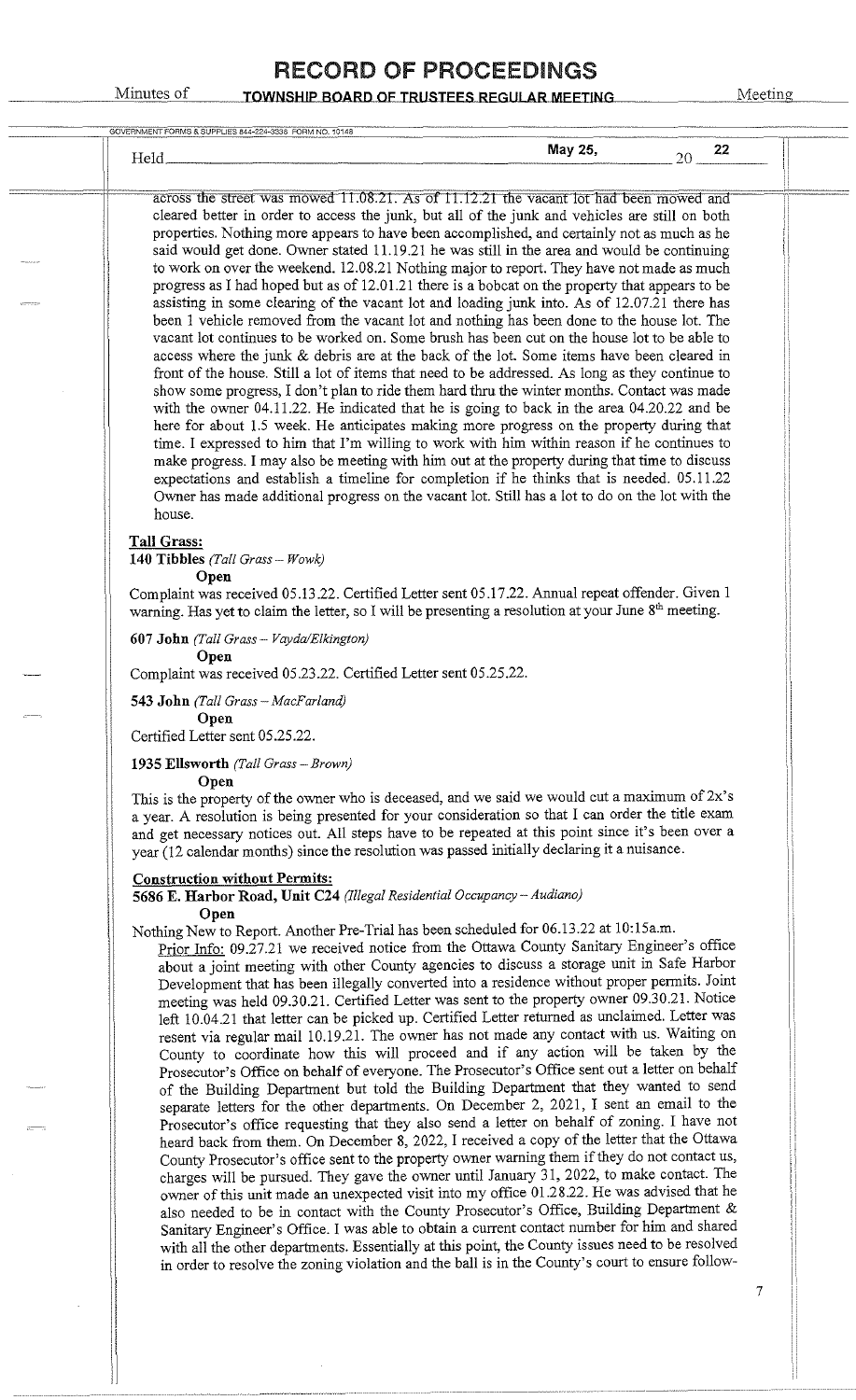#### Minutes of **TOWNSHIP BOARD OF TRUSTEES REGULAR MEETING** Meeting

| Held.                                                                                                                                                                                                                                                                                | May 25, | 22<br>20 |  |
|--------------------------------------------------------------------------------------------------------------------------------------------------------------------------------------------------------------------------------------------------------------------------------------|---------|----------|--|
|                                                                                                                                                                                                                                                                                      |         |          |  |
| ups with this gentleman. I followed up with the Prosecutor's office, Sanitary Engineer's<br>Office and Building Department on February 28, 2022, to see if any of the departments had<br>ever heard from Mr. Audiano after he visited my office January 28, 2022. No one had. I then |         |          |  |
| asked that the Prosecutor's office proceed with preparing the necessary documents to file                                                                                                                                                                                            |         |          |  |
| charges on behalf of Danbury Zoning. I was asked to provide a copy of my file to the                                                                                                                                                                                                 |         |          |  |
| Prosecutor's Office so that an Assistant Prosecutor could prepare the charges. That was all                                                                                                                                                                                          |         |          |  |
| completed February 28, 2022, and I have yet to hear anything more and nothing has been                                                                                                                                                                                               |         |          |  |
| filed on our behalf to-date. Complaint was filed with Municipal Court 03.18.22. Arraignment                                                                                                                                                                                          |         |          |  |
| was scheduled for 04.13.22 at 8:30a.m. However, on April 8, according to the Municipal<br>Court's website, the defendant has hired an attorney, entered a written not guilty plea, and                                                                                               |         |          |  |
| waived appearing at the arraignment. A Pre-trial will now likely be scheduled, but I have not                                                                                                                                                                                        |         |          |  |
| received that notice yet. Pre-trial was held April 18, 2022. The Prosecutor's office emailed                                                                                                                                                                                         |         |          |  |
| the Friday before, 04.15.22 asking if I would have any issues with dismissing this case if all                                                                                                                                                                                       |         |          |  |
| the improvements were removed from the storage condo. According to the Attorney for the                                                                                                                                                                                              |         |          |  |
| property owner, the property owner is willing to remove all of the improvements and allow                                                                                                                                                                                            |         |          |  |
| building inspection and sanitary to inspect after everything is removed so as to verify. I<br>responded and said I would be fine with that so as long as there was a date specific it needed                                                                                         |         |          |  |
| to complete by and inspected. I also asked why the case would be dismissed before the                                                                                                                                                                                                |         |          |  |
| inspection verification. I was assured that the case would remain open and pending until the                                                                                                                                                                                         |         |          |  |
| work was verified and completed. I also expressed interest in being a part of the inspection                                                                                                                                                                                         |         |          |  |
| that takes place since this would be in response to a zoning violation. I've not heard anymore                                                                                                                                                                                       |         |          |  |
| about it. On 04.22.22 I received a notice from our Police Department a copy that another Pre-                                                                                                                                                                                        |         |          |  |
| Trial has been scheduled for 06.13.22 at 10:15a.m.                                                                                                                                                                                                                                   |         |          |  |
| 142 Hidden Beach (Pole Barn w/out permit - Troyer)                                                                                                                                                                                                                                   |         |          |  |
| Open                                                                                                                                                                                                                                                                                 |         |          |  |
| Owner has been in contact with and is attempting to get a survey scheduled for the property.<br>Prior Info: Letter sent to property owner via regular mail 03.14.2022. Owner had until April                                                                                         |         |          |  |
| 4, 2022, to contact my office. The daughter on behalf of the owner emailed over an                                                                                                                                                                                                   |         |          |  |
| application for the building, but more information is needed. They were contacted again                                                                                                                                                                                              |         |          |  |
| 04.11.22 outlining what is needed. 2 <sup>nd</sup> letter is being sent this week to the owner since no                                                                                                                                                                              |         |          |  |
| further communication has been received from them since 04.11.22 when Mr. Troyer's                                                                                                                                                                                                   |         |          |  |
| daughter said she's out of the loop and her brother is handling this for their father. 2 <sup>nd</sup> letter                                                                                                                                                                        |         |          |  |
| was sent 05.03.22 to the owner since no further communication had been received from them.                                                                                                                                                                                           |         |          |  |
| Letter was also emailed to the daughter despite her indication that she was no longer<br>involved. Daughter sent over necessary drawings 05.05.22. However, it appears that the                                                                                                      |         |          |  |
| building is either possibly located on the neighboring property to the north or on the property                                                                                                                                                                                      |         |          |  |
| line. Either way, the building does not meet the required 5' side-yard setback and will need to                                                                                                                                                                                      |         |          |  |
| get a variance. They have also been asked to have a survey done to determine if it is indeed                                                                                                                                                                                         |         |          |  |
| on the neighbor's property. The daughter is now being more involved to get this corrected.                                                                                                                                                                                           |         |          |  |
| 2050 Sauger (Shed Addition w/out permit - Richardson)                                                                                                                                                                                                                                |         |          |  |
| Open                                                                                                                                                                                                                                                                                 |         |          |  |
| Working with the owner to get their necessary variance applications in for the June BZA meeting.                                                                                                                                                                                     |         |          |  |
| Prior Info: Letter sent to property owner via regular mail 04.05.22. Owner has until April 15,                                                                                                                                                                                       |         |          |  |
| 2022, to contact my office. The owner came into my office but learned that he needs a                                                                                                                                                                                                |         |          |  |

variance for this addition onto the house to remain. He was going to be on vacation or out-ofstate the week that our May BZA meeting is taking place, so he can't really apply or take any corrective measures until after May 1.

9213 Northshore *(Deck w/out permit - Smith)* 

Open

Letter sent to the property owner to let them know permits are necessary.

#### Other Zoning Updates:

Lakeside Brief Schedules:

| 22-CV-F-046 & 055 Gehrlein/Kinney: | Appellant's brief due          | 07.01.22 |
|------------------------------------|--------------------------------|----------|
|                                    | Ours due:                      | 08.01.22 |
|                                    | Appellant's Reply due 08.15.22 |          |
| 22-CV-F-047 Nicholson:             | Appellant's brief due          | 06.24.22 |
|                                    | Ours due:                      | 07.25.22 |
|                                    | Appellant's Reply due 08.08.22 |          |

I I , I I I I I I I  $\vert$ 

I

I I I I I I I

I I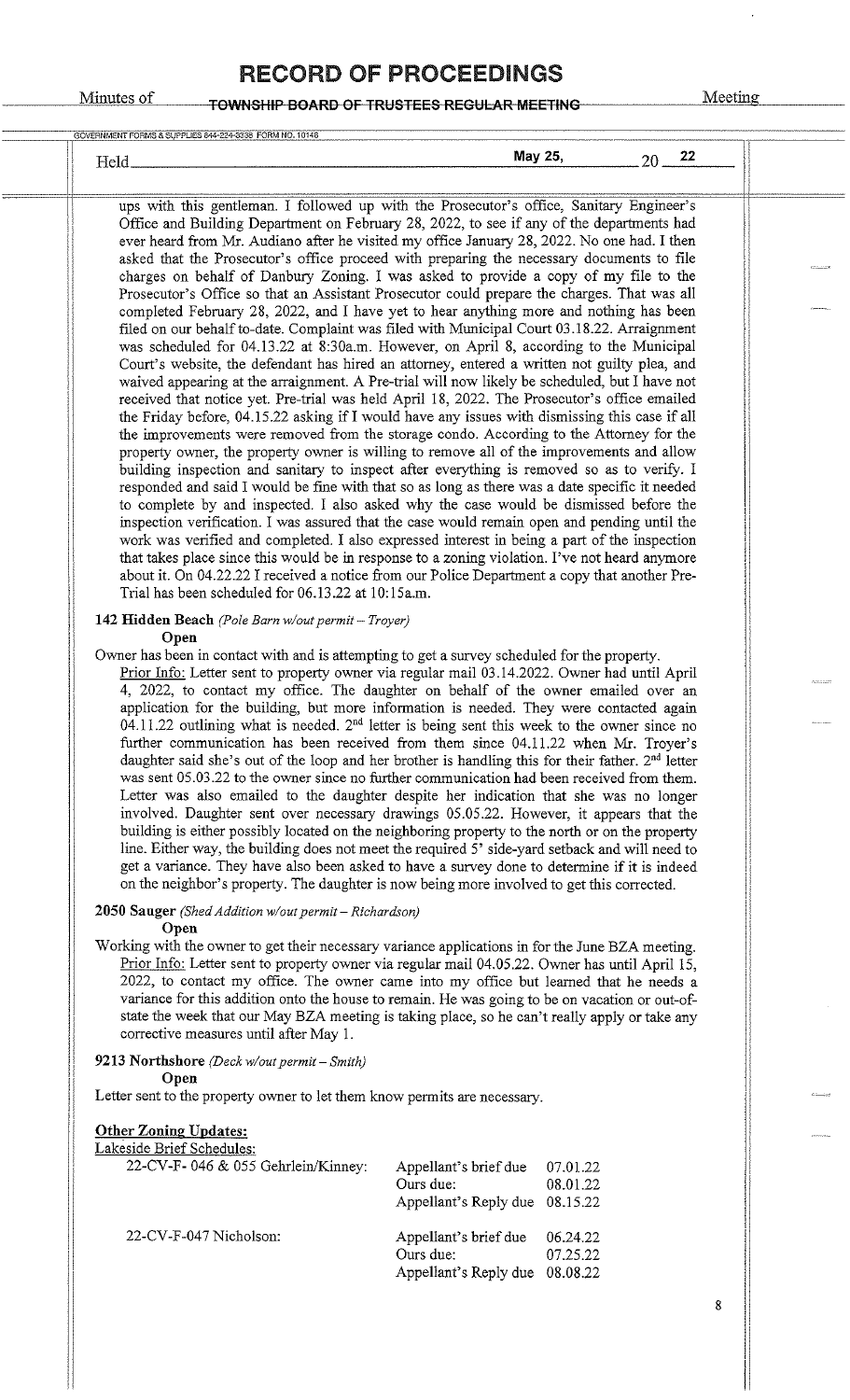| GOVERNMENT FORMS & SUPPLIES 844-224-3338 FORM NO, 10148                                                                                                                                                                                                                                                                                                                                                                                                                                                                                                          |  |
|------------------------------------------------------------------------------------------------------------------------------------------------------------------------------------------------------------------------------------------------------------------------------------------------------------------------------------------------------------------------------------------------------------------------------------------------------------------------------------------------------------------------------------------------------------------|--|
| May 25,<br>22<br>20<br>Held <sub>-</sub>                                                                                                                                                                                                                                                                                                                                                                                                                                                                                                                         |  |
|                                                                                                                                                                                                                                                                                                                                                                                                                                                                                                                                                                  |  |
| Demo Updates:                                                                                                                                                                                                                                                                                                                                                                                                                                                                                                                                                    |  |
| Sabino Brito Property has until July 1, 2022, to complete the foundation. Nothing has<br>۰<br>taken place. A truck & trailer arrived early morning 05.24.22. When I circled back<br>around it was gone and no activity was taking place.                                                                                                                                                                                                                                                                                                                         |  |
| Applications will be taken for a part-time, seasonal administrative assistant for the Zoning<br>Department. Kathryn Dale will keep the board updated.                                                                                                                                                                                                                                                                                                                                                                                                            |  |
| Ms. Rozak moved for the adoption of Resolution 15-2022, declaring property at 1935 Ellsworth a<br>nuisance and orders abatement. Mr. Hirt seconded, all ayes, motion carried:                                                                                                                                                                                                                                                                                                                                                                                    |  |
|                                                                                                                                                                                                                                                                                                                                                                                                                                                                                                                                                                  |  |
| The Board of Trustees of Danbury Township, County of Ottawa, Ohio, met in a regular<br>meeting session at 6:00 p.m., on May 25, 2022, at the Danbury Township Building, 5972 E. Port<br>Clinton Road, Marblehead, Ohio 43440, with the following members present:<br>Ms. Dianne Rozak; Mr. John Paul Dress; Mr. David Hirt                                                                                                                                                                                                                                       |  |
| introduced the following resolution and moved its<br>adoption:                                                                                                                                                                                                                                                                                                                                                                                                                                                                                                   |  |
| RESOLUTION NO. $15-2022$                                                                                                                                                                                                                                                                                                                                                                                                                                                                                                                                         |  |
| A RESOLUTION DECLARING THE PROPERTY OWNED BY<br>DONALD W. BROWN, LOCATED AT                                                                                                                                                                                                                                                                                                                                                                                                                                                                                      |  |
| 1935 ELLSWORTH (PIN# 0140277515360000)<br>IN DANBURY TOWNSHIP, OTTAWA COUNTY, OHIO,<br><u>A NUSIANCE AND ORDERING ABATEMENT</u>                                                                                                                                                                                                                                                                                                                                                                                                                                  |  |
| <b>PREAMBLE</b>                                                                                                                                                                                                                                                                                                                                                                                                                                                                                                                                                  |  |
| WHEREAS, the Danbury Township Board of Trustees (the "Board") has found the<br>property owned by Donald W. Brown, and located at 1935 Ellsworth, (PIN#<br>0140277515360000), to be littered with weeds, debris and uncontrolled vegetation (the<br>"Vegetation and Debris"), exceeding 12", and;                                                                                                                                                                                                                                                                 |  |
| WHEREAS, On May 26, 2021 by Trustee Resolution 14-2021, the Board determined<br>that the same landowner and land constituted a nuisance and the Property was subsequently<br>abated by the Township and assessed to the tax duplicate in accordance with Ohio Revised Code<br>Section 505.87; and                                                                                                                                                                                                                                                                |  |
| WHEREAS, On September 21, 2021 by Trustee Resolution 20-2021, the Board<br>determined that the same landowner and land constituted a nuisance and the Property was<br>subsequently abated by the Township and assessed to the tax duplicate in accordance with Ohio<br>Revised Code Section 505.87; and                                                                                                                                                                                                                                                          |  |
| WHEREAS, pursuant to §505.87 of the Ohio Revised Code, the Board is authorized to<br>determine that the maintenance or vegetation, debris upon a property constitutes a nuisance and<br>order the property owner to remove such vegetation and debris within seven (7) days, and if the<br>owner fails to remove the vegetation and debris or make arrangements for the removal within the<br>allotted time period, the Board may proceed to remove the vegetation and debris and enter the<br>cost of such removal upon the tax duplicate for the property; and |  |
| WHEREAS, Ohio Revised Code Section 505.87 provides that, if the Board of Trustees<br>determines within twelve consecutive months after a prior nuisance determination that the same<br>owner's maintenance of vegetation, garbage refuse, or other debris on the same land in the<br>township constitutes a nuisance, at least four days prior to providing for the abatement, control or<br>removal of the nuisance, the Board must send notice of the subsequent nuisance determination to                                                                     |  |
| the landowner and to any lienholders of record by first class mail; and<br>WHEREAS, it is in the best interests of Danbury Township (the "Township") and its<br>residents to proceed under §505.87 of the Ohio Revised Code in order to remove, or have<br>removed the Vegetation and Debris from the Property.                                                                                                                                                                                                                                                  |  |
| <b>RESOLUTION</b>                                                                                                                                                                                                                                                                                                                                                                                                                                                                                                                                                |  |
| NOW, THEREFORE, BE IT RESOLVED THAT:<br>The Board of Trustees of Danbury Township, Ottawa County, Ohio has found that the<br>property owned by Donald W. Brown, and located at 1935 Ellsworth, (PIN#<br>0140277515360000), in Danbury Township, Ottawa County, Ohio is littered with weeds, debris<br>and uncontrolled vegetation, exceeding 12", and the Board hereby determines that the                                                                                                                                                                       |  |
|                                                                                                                                                                                                                                                                                                                                                                                                                                                                                                                                                                  |  |
| 9                                                                                                                                                                                                                                                                                                                                                                                                                                                                                                                                                                |  |
|                                                                                                                                                                                                                                                                                                                                                                                                                                                                                                                                                                  |  |
|                                                                                                                                                                                                                                                                                                                                                                                                                                                                                                                                                                  |  |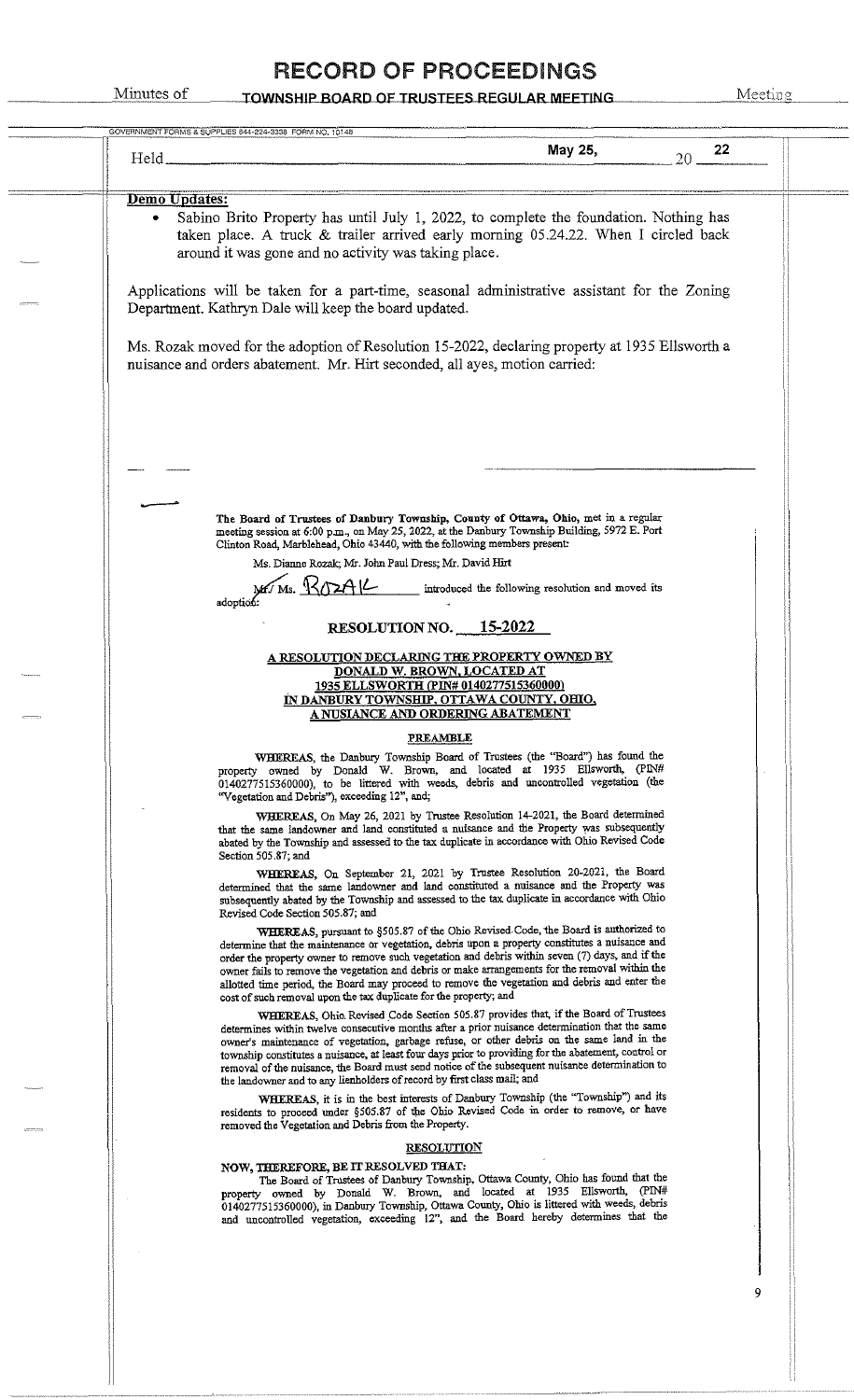| Held. | May 25,<br>22<br>20                                                                                                                                                                                                                                                                                                                                                                                                                                                                                                                                                           |  |
|-------|-------------------------------------------------------------------------------------------------------------------------------------------------------------------------------------------------------------------------------------------------------------------------------------------------------------------------------------------------------------------------------------------------------------------------------------------------------------------------------------------------------------------------------------------------------------------------------|--|
|       |                                                                                                                                                                                                                                                                                                                                                                                                                                                                                                                                                                               |  |
|       |                                                                                                                                                                                                                                                                                                                                                                                                                                                                                                                                                                               |  |
|       | maintenance of the Vegetation and Debris on the Property constitutes a nuisance and, pursuant to<br>§505.87 of the Ohio Revised Code, orders the following actions:<br>Section 1. The Board orders the owner of the Property to remove the Vegetation and Debris<br>or make arrangements for the removal within seven (7) days after receipt of<br>notice of this Resolution;<br>Section 2. The Board authorizes the Zoning Inspector or their designee to notify the record                                                                                                  |  |
|       | owner and lienholders of the Property as provided in §505.87(B) of the Ohio<br>Revised Code;                                                                                                                                                                                                                                                                                                                                                                                                                                                                                  |  |
|       | Section 3. If the record owner does not remove the Vegetation and Debris or make<br>arrangements for the removal within seven $(7)$ days from the receipt of notice<br>hereof, the Trustee designated as the Zoning Department liaison is authorized to<br>order Township employees, or enter into contract with any persons with adequate<br>materials and equipment to be used to remove and abate the Vegetation and<br>Debris, and all costs and expenses so incurred shall, when approved by the<br>Board, be paid out of the unappropriated monies in the general fund; |  |
|       | Section 4. The Fiscal Officer shall report all expenses that the Township incurs in the<br>removal of the Vegetation and Debris to the Auditor of Ottawa County, Ohio for<br>entry upon the tax duplicate as a lien upon the Property and for collection and<br>reimbursement of the Township's general fund as provided in §505.87 of the<br>Ohio Revised Code:                                                                                                                                                                                                              |  |
|       | Section 5. This Board finds and determines that all formal actions of this Board concerning<br>and relating to the passage of this Resolution were taken in open meetings of this<br>Board, and that all deliberations of this Board that resulted in formal actions were<br>taken in meetings open to the public, in compliance with all legal requirements,<br>including but not limited to, Ohio Revised Code Section 121.22, except as<br>otherwise permitted thereby.                                                                                                    |  |
|       | This Resolution shall take effect and be in force from or after the earliest period allowed by law.                                                                                                                                                                                                                                                                                                                                                                                                                                                                           |  |
|       | 47 Q T<br>$Mr/Ms$ .<br>seconded the Resolution, and the roll being called upon the<br>question of its adoption, the vote resulted as follows:                                                                                                                                                                                                                                                                                                                                                                                                                                 |  |
|       | Vote Record: Ms. Rozak $\sqrt{eS}$ Mr. Dress $\sqrt{eS}$ Mr. Hirt $\sqrt{eS}$                                                                                                                                                                                                                                                                                                                                                                                                                                                                                                 |  |
|       | ADOPTED this $25th$ day of May, 2022.<br>Board of Trustees                                                                                                                                                                                                                                                                                                                                                                                                                                                                                                                    |  |
|       | Danbury Township<br>Ottawa Sounty, Ohio<br>Attest:<br>(Udan<br>Fiscal Officer<br>DianaéM. Rozak<br>Carolyn Adam<br>John-Raul Dress                                                                                                                                                                                                                                                                                                                                                                                                                                            |  |
|       | David M. Hirt                                                                                                                                                                                                                                                                                                                                                                                                                                                                                                                                                                 |  |
|       |                                                                                                                                                                                                                                                                                                                                                                                                                                                                                                                                                                               |  |
|       |                                                                                                                                                                                                                                                                                                                                                                                                                                                                                                                                                                               |  |
|       |                                                                                                                                                                                                                                                                                                                                                                                                                                                                                                                                                                               |  |
|       |                                                                                                                                                                                                                                                                                                                                                                                                                                                                                                                                                                               |  |
|       |                                                                                                                                                                                                                                                                                                                                                                                                                                                                                                                                                                               |  |
|       |                                                                                                                                                                                                                                                                                                                                                                                                                                                                                                                                                                               |  |
|       |                                                                                                                                                                                                                                                                                                                                                                                                                                                                                                                                                                               |  |
|       |                                                                                                                                                                                                                                                                                                                                                                                                                                                                                                                                                                               |  |
|       |                                                                                                                                                                                                                                                                                                                                                                                                                                                                                                                                                                               |  |
|       |                                                                                                                                                                                                                                                                                                                                                                                                                                                                                                                                                                               |  |
|       |                                                                                                                                                                                                                                                                                                                                                                                                                                                                                                                                                                               |  |
|       |                                                                                                                                                                                                                                                                                                                                                                                                                                                                                                                                                                               |  |
|       |                                                                                                                                                                                                                                                                                                                                                                                                                                                                                                                                                                               |  |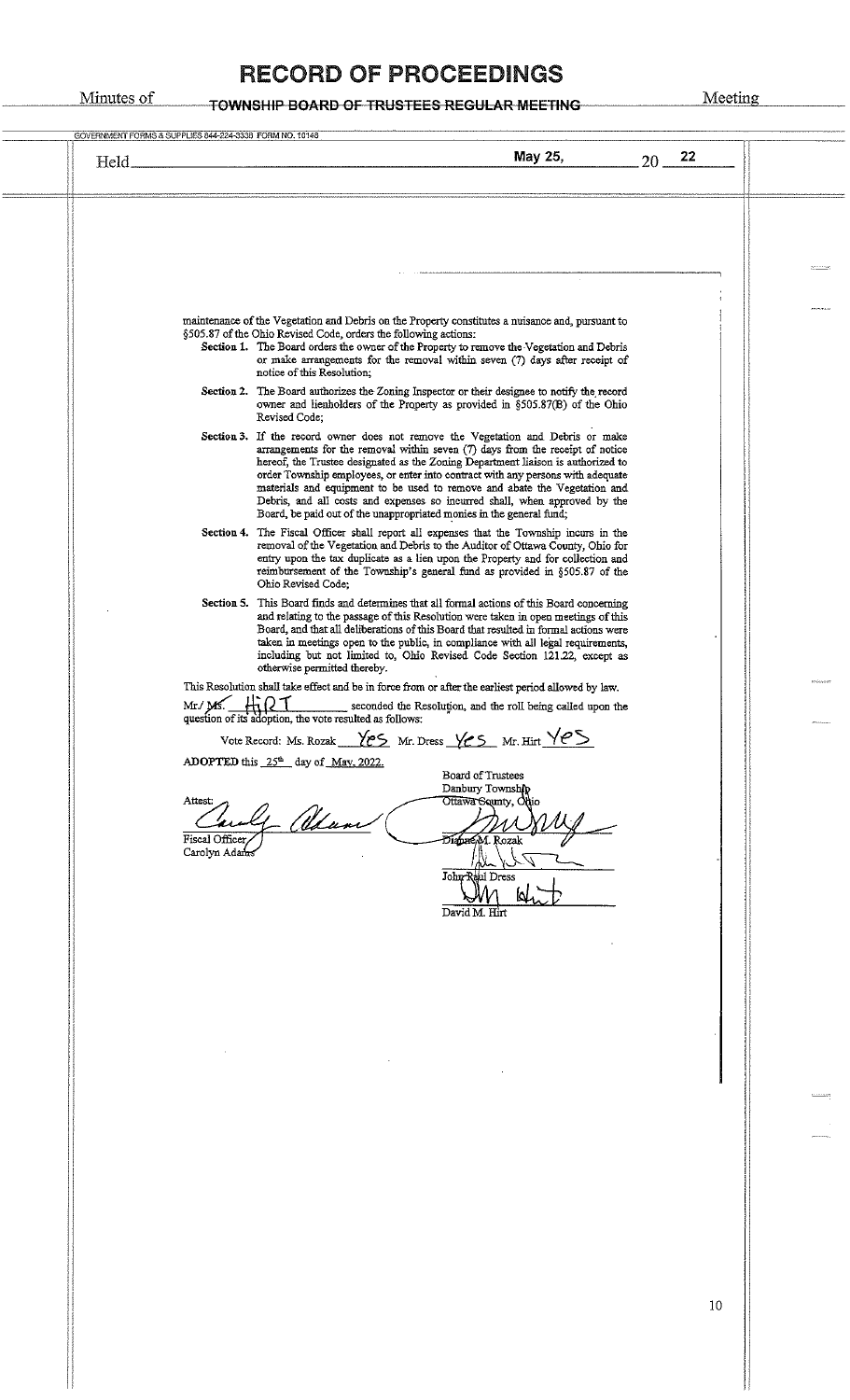#### TOWNSHIP BOARD OF TRUSTEES REGULAR MEETING

Minutes of

|            | GOVERNMENT FORMS & SUPPLIES 844-224-3338 FORM NO. 10148                                                                                                                                                                                                      |    |
|------------|--------------------------------------------------------------------------------------------------------------------------------------------------------------------------------------------------------------------------------------------------------------|----|
|            | May 25,<br>$20 - \frac{22}{ }$                                                                                                                                                                                                                               |    |
|            |                                                                                                                                                                                                                                                              |    |
|            |                                                                                                                                                                                                                                                              |    |
|            |                                                                                                                                                                                                                                                              |    |
|            |                                                                                                                                                                                                                                                              |    |
|            |                                                                                                                                                                                                                                                              |    |
|            | <b>AUTHENTICATION</b><br>IT IS HEREBY CERTIFIED that the foregoing is a true and correct transcript of a resolution duly passed by this Board of Trustees in session this $25^{\text{th}}$ day of May, 2022 and filed with the Danbury Township Fiscal Offic |    |
|            | tenn                                                                                                                                                                                                                                                         |    |
|            | Carolyn Adamy<br>Danbury Township Fiscal Officer                                                                                                                                                                                                             |    |
|            | 1935 Ellsworth                                                                                                                                                                                                                                               |    |
|            | May 24, 2022                                                                                                                                                                                                                                                 |    |
|            |                                                                                                                                                                                                                                                              |    |
|            |                                                                                                                                                                                                                                                              |    |
|            |                                                                                                                                                                                                                                                              |    |
|            |                                                                                                                                                                                                                                                              |    |
|            |                                                                                                                                                                                                                                                              |    |
| 2010/07/12 |                                                                                                                                                                                                                                                              |    |
|            |                                                                                                                                                                                                                                                              |    |
|            |                                                                                                                                                                                                                                                              |    |
|            |                                                                                                                                                                                                                                                              |    |
|            |                                                                                                                                                                                                                                                              |    |
|            |                                                                                                                                                                                                                                                              |    |
|            |                                                                                                                                                                                                                                                              |    |
|            |                                                                                                                                                                                                                                                              |    |
|            |                                                                                                                                                                                                                                                              |    |
|            |                                                                                                                                                                                                                                                              |    |
|            |                                                                                                                                                                                                                                                              |    |
|            |                                                                                                                                                                                                                                                              |    |
|            |                                                                                                                                                                                                                                                              |    |
|            |                                                                                                                                                                                                                                                              |    |
|            | <b>Old Business</b>                                                                                                                                                                                                                                          |    |
|            | Revised Levy Resolutions 11-2022 and 12-2022; due to improper dates: Mr. Dress moved to<br>$\bullet$<br>adopt Resolution 11 Revised-2022 General Expense Levy, Mr. Hirt seconded, all ayes and                                                               |    |
|            | motion carried.                                                                                                                                                                                                                                              |    |
|            |                                                                                                                                                                                                                                                              | 11 |
|            |                                                                                                                                                                                                                                                              |    |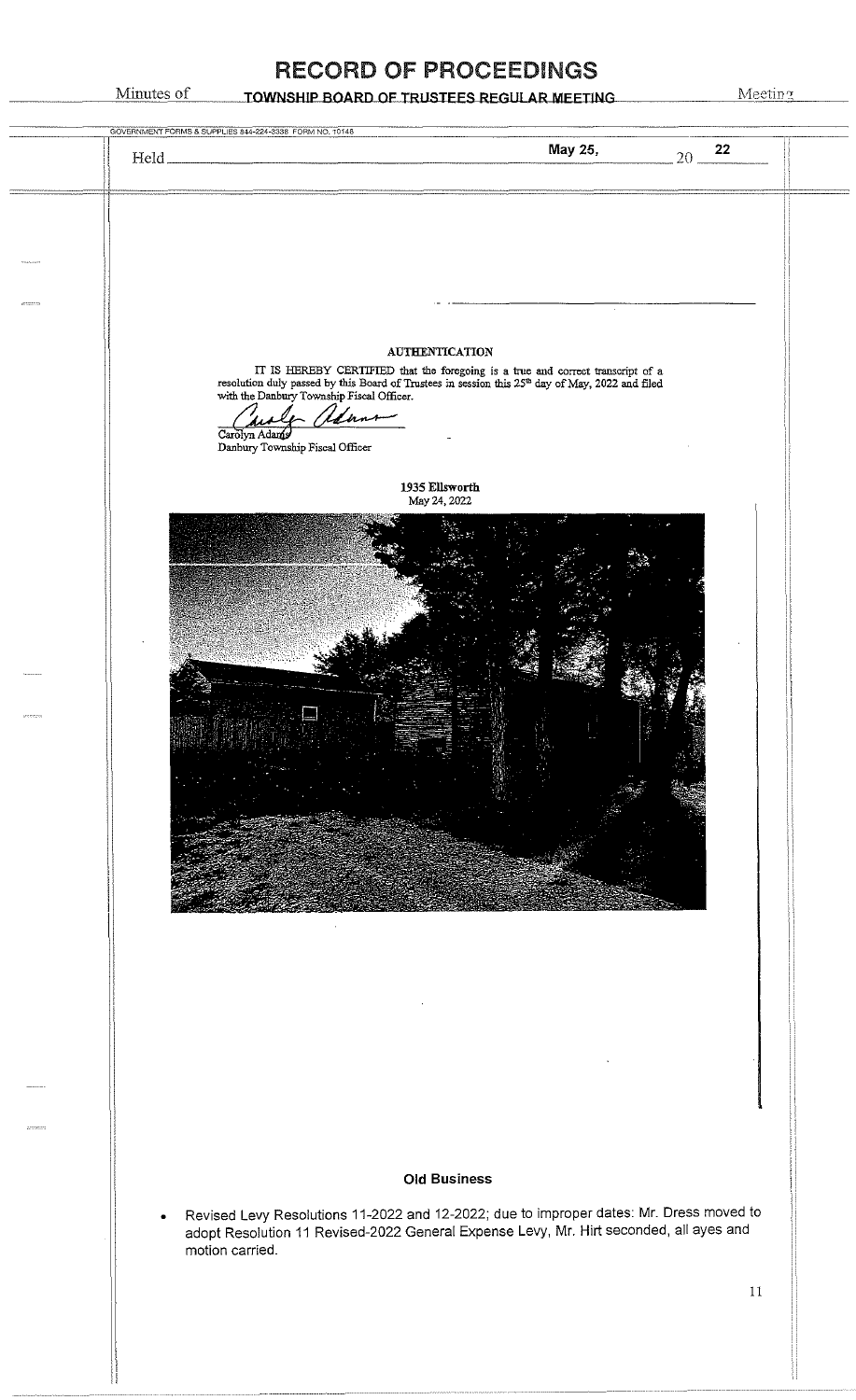# Minutes of **TOWNSHIP BOARD OF TRUSTEES REGULAR MEETING** Meeting

| May 25,<br>22<br>20<br>$Held$ <sub><math>-</math></sub>                                                                                                                                                                                                                     |       |
|-----------------------------------------------------------------------------------------------------------------------------------------------------------------------------------------------------------------------------------------------------------------------------|-------|
|                                                                                                                                                                                                                                                                             |       |
|                                                                                                                                                                                                                                                                             |       |
|                                                                                                                                                                                                                                                                             |       |
| 11 revised-2022<br>Resolution Number:                                                                                                                                                                                                                                       |       |
| <b>RESOLUTION OF NECESSITY</b>                                                                                                                                                                                                                                              |       |
| FORM FOR TAX LEVY, ORC § 5705.03,<br>REQUEST FOR CERTIFICATE OF ESTIMATED REVENUE                                                                                                                                                                                           |       |
| 1) The Board of Trustees of DANBURY Township, Ottawa County, Ohio, hereby                                                                                                                                                                                                   |       |
| 2) Requests the Ottawa County Auditor to certify the current tax valuation of the subdivision:                                                                                                                                                                              |       |
| DANBURY TOWNSHIP INCLUDING THE VILLAGE OF MARBLEHEAD<br>and the amount of revenue that would be produced by $g_{\text{max}}$<br>mills,                                                                                                                                      |       |
| the tax is to be levied upon the entire territory of the subdivision described above.                                                                                                                                                                                       |       |
| roads and bridges, pursuant to ORC § 5705.19(G),                                                                                                                                                                                                                            |       |
| parks and recreation, pursuant to ORC § 5705.19(H),<br>select<br>fire, ambulance, and EMS, pursuant to ORC § 5705.19(1),                                                                                                                                                    |       |
| only one<br>$\frac{1}{2}$ police, pursuant to ORC § 5705.19(J),<br>cemeteries, pursuant to ORC $\S$ 5705.19(T),<br>purpose                                                                                                                                                  |       |
| ambulance and EMS, pursuant to ORC § 5705.19(U),                                                                                                                                                                                                                            |       |
| 4) To be placed on the ballot of the election to be held on November 8, 2022 - General                                                                                                                                                                                      |       |
| The ballot measure shall be submitted to the entire territory of the subdivision described above.                                                                                                                                                                           |       |
| 5) This levy type is a [additional, renewal or replacement] Renewal                                                                                                                                                                                                         |       |
| 6) This levy would commence in the year $\frac{2023}{\text{}}$ , first due in $\frac{2024}{\text{}}$ and $\frac{2024}{\text{}}$ run for $\frac{5}{\text{}}$ years [maximum 5 years]                                                                                         |       |
| <b>OR</b><br>be a continuous levy [available for ORC § 5705.19(G), (H), (I), (I), (T), and (U)].                                                                                                                                                                            | maano |
|                                                                                                                                                                                                                                                                             |       |
| SO REQUESTED BO THE BOARD OF TRUSTEES:<br>Date: May 25, 2022                                                                                                                                                                                                                |       |
| (yes/no)                                                                                                                                                                                                                                                                    |       |
| 人であ                                                                                                                                                                                                                                                                         |       |
| Trustee                                                                                                                                                                                                                                                                     |       |
| Trustee                                                                                                                                                                                                                                                                     |       |
| I) Forward copies of this completed Form to (a) the Ottawa County Auditor to prepare a Certificate of Estimated                                                                                                                                                             |       |
| Revenue and to (b) the Ottawa County Prosecutor to prepare a Resolution to Proceed for Tax Levy.<br>2) After the Township Board of Trustees has received back the Certificate and the Resolution to Proceed, the Board may<br>adopt the Resolution to Proceed for Tax Levy, |       |
| 3) Forward a copy of the Resolution to Proceed for Tax Levy with a copy of the Certificate of Estimated Revenue and a<br>copy of this Resolution of Necessity to the Ottawa County Board of Elections and County Auditor by the deadline.                                   |       |
| Note: If the Township needs to ask how many mills are necessary to raise a specific amount of revenue, then a different<br>Form is needed: Request for Certificate of Estimated Property Tax Millage Rate. Contact the Prosecutors Office.                                  |       |
| Rev 01/09/2018, 03/02/2018                                                                                                                                                                                                                                                  |       |
|                                                                                                                                                                                                                                                                             |       |
|                                                                                                                                                                                                                                                                             |       |
|                                                                                                                                                                                                                                                                             |       |
| Ms. Rozak moved to adopt Resolution 12 Revised-2022, Fire Ambulance & EMS levy due to                                                                                                                                                                                       |       |
| improper dates. Mr. Dress seconded, all ayes and motion carried.                                                                                                                                                                                                            |       |
|                                                                                                                                                                                                                                                                             |       |
|                                                                                                                                                                                                                                                                             |       |
|                                                                                                                                                                                                                                                                             |       |
|                                                                                                                                                                                                                                                                             |       |
|                                                                                                                                                                                                                                                                             |       |
|                                                                                                                                                                                                                                                                             |       |
| 12                                                                                                                                                                                                                                                                          |       |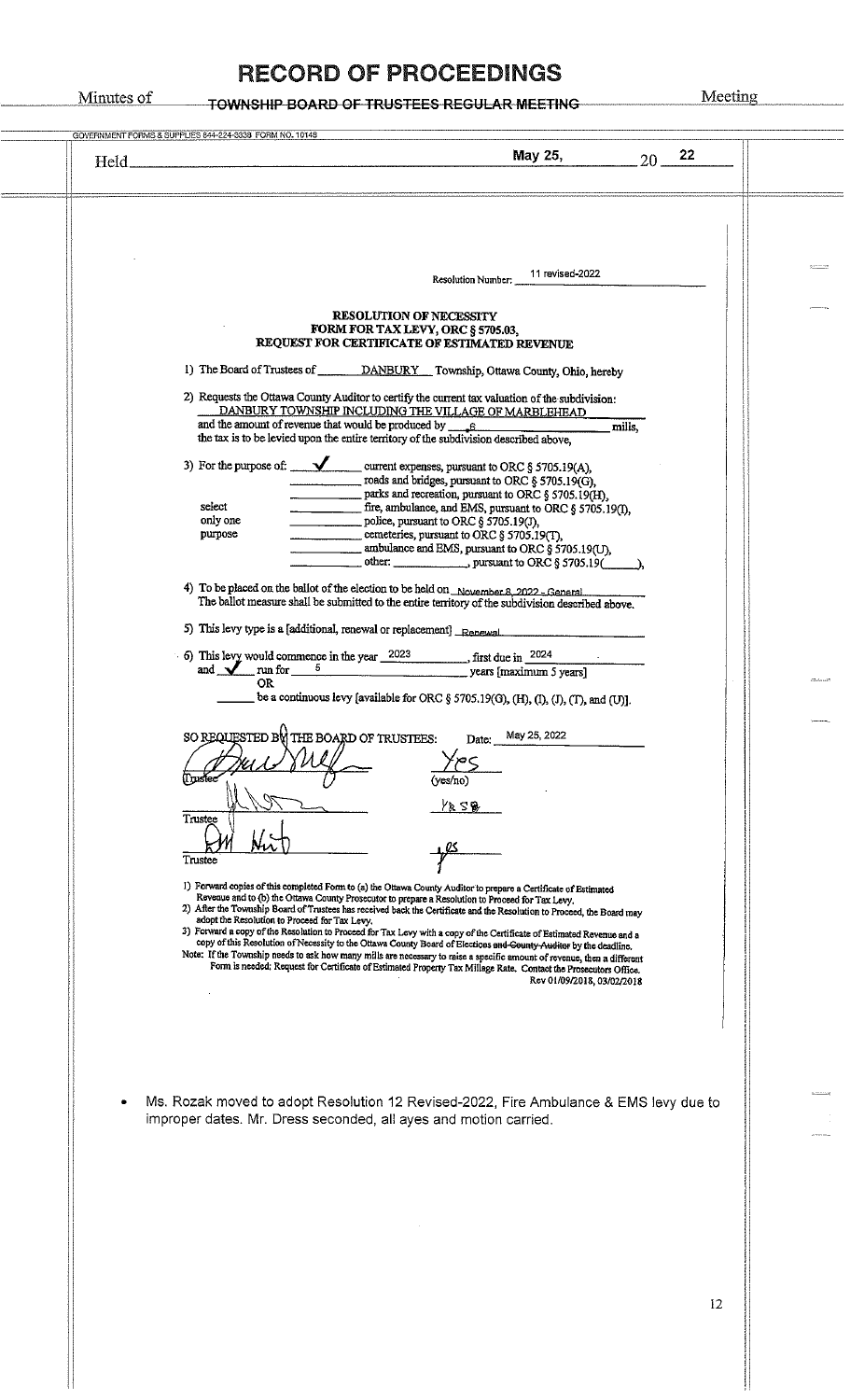| GOVERNMENT FORMS & SUPPLIES 844-224-3338 FORM NO. 10148<br>May 25,<br>22                                                                                                                                                                                                                                                                                                                 |
|------------------------------------------------------------------------------------------------------------------------------------------------------------------------------------------------------------------------------------------------------------------------------------------------------------------------------------------------------------------------------------------|
| 20                                                                                                                                                                                                                                                                                                                                                                                       |
|                                                                                                                                                                                                                                                                                                                                                                                          |
|                                                                                                                                                                                                                                                                                                                                                                                          |
| 12 revised-2022<br>Resolution Numbor:                                                                                                                                                                                                                                                                                                                                                    |
| <b>RESOLUTION OF NECESSITY</b>                                                                                                                                                                                                                                                                                                                                                           |
| FORM FOR TAX LEVY, ORC § 5705.03,<br>REQUEST FOR CERTIFICATE OF ESTIMATED REVENUE                                                                                                                                                                                                                                                                                                        |
| 1) The Board of Trustees of DANBURY Township, Ottawa County, Ohio, hereby                                                                                                                                                                                                                                                                                                                |
| 2) Requests the Ottawa County Auditor to certify the current tax valuation of the subdivision:                                                                                                                                                                                                                                                                                           |
| DANBURY TOWNSHIP INCLUDING THE VILLAGE OF MARBLEHEAD<br>and the amount of revenue that would be produced by $1.5$<br>mills,                                                                                                                                                                                                                                                              |
| the tax is to be levied upon the entire territory of the subdivision described above,                                                                                                                                                                                                                                                                                                    |
| 3) For the purpose of: _______________ current expenses, pursuant to ORC § 5705.19(A),<br>$\frac{1}{2}$ roads and bridges, pursuant to ORC § 5705.19(G),                                                                                                                                                                                                                                 |
| parks and recreation, pursuant to ORC § 5705.19(H),<br>fire, ambulance, and EMS, pursuant to ORC § 5705.19(I),<br>select                                                                                                                                                                                                                                                                 |
| only one<br>police, pursuant to ORC $\S$ 5705.19(J),                                                                                                                                                                                                                                                                                                                                     |
| cemeteries, pursuant to ORC $\S$ 5705.19(T),<br>purpose<br>ambulance and EMS, pursuant to ORC § 5705.19(U),                                                                                                                                                                                                                                                                              |
| other: pursuant to ORC $\S$ 5705.19( $\qquad$ ),                                                                                                                                                                                                                                                                                                                                         |
| 4) To be placed on the ballot of the election to be held on November 8, 2022 - General                                                                                                                                                                                                                                                                                                   |
| The ballot measure shall be submitted to the entire territory of the subdivision described above.                                                                                                                                                                                                                                                                                        |
|                                                                                                                                                                                                                                                                                                                                                                                          |
| 6) This levy would commence in the year $2023$ first due in $2024$<br>and $\frac{1}{\sqrt{2}}$ run for $\frac{5}{\sqrt{2}}$ run for $\frac{5}{\sqrt{2}}$ run for $\frac{1}{\sqrt{2}}$ run for $\frac{1}{\sqrt{2}}$ run for $\frac{1}{\sqrt{2}}$ run for $\frac{1}{\sqrt{2}}$ run for $\frac{1}{\sqrt{2}}$ run for $\frac{1}{\sqrt{2}}$ run for $\frac{1}{\sqrt{2}}$ run for $\frac{1}{\$ |
| OR.<br>be a continuous levy [available for ORC $\S$ 5705.19(G), (H), (I), (J), (T), and (U)].                                                                                                                                                                                                                                                                                            |
|                                                                                                                                                                                                                                                                                                                                                                                          |
| May 25, 2022<br>SO REQUESTED BY THE BOARD OF TRUSTEES:<br>Date:                                                                                                                                                                                                                                                                                                                          |
|                                                                                                                                                                                                                                                                                                                                                                                          |
| (ves/no)                                                                                                                                                                                                                                                                                                                                                                                 |
| YRS<br>Trustee                                                                                                                                                                                                                                                                                                                                                                           |
|                                                                                                                                                                                                                                                                                                                                                                                          |
| Trustee                                                                                                                                                                                                                                                                                                                                                                                  |
| 1) Forward copies of this completed Form to (a) the Ottawa County Auditor to prepare a Certificate of Estimated<br>Revenue and to (b) the Ottawa County Prosecutor to prepare a Resolution to Proceed for Tax Levy.                                                                                                                                                                      |
| 2) After the Township Board of Trustees has received back the Certificate and the Resolution to Proceed, the Board may<br>adopt the Resolution to Proceed for Tax Levy.                                                                                                                                                                                                                  |
| 3) Forward a copy of the Resolution to Proceed for Tax Levy with a copy of the Certificate of Estimated Revenue and a<br>copy of this Resolution of Necessity to the Ottawa County Board of Elections and County Auditor by the deadline.                                                                                                                                                |
| Note: If the Township needs to ask how many mills are necessary to raise a specific amount of revenue, then a different<br>Form is needed: Request for Certificate of Estimated Property Tax Millage Rate. Contact the Prosecutors Office.                                                                                                                                               |
| Rev 01/09/2018, 03/02/2018                                                                                                                                                                                                                                                                                                                                                               |
|                                                                                                                                                                                                                                                                                                                                                                                          |
|                                                                                                                                                                                                                                                                                                                                                                                          |
|                                                                                                                                                                                                                                                                                                                                                                                          |
| Mr. Dress reports that our cost with Catawba Security for the Keeper's House will increase by<br>\$15 per month due to the required upgrades. Parts are currently on backorder for said                                                                                                                                                                                                  |
| upgrade. The Keeper's Board will decide if they want to keep the land line and will notify Mr.                                                                                                                                                                                                                                                                                           |
| Dress of their decision.                                                                                                                                                                                                                                                                                                                                                                 |
| Installation of windows at Townhall meeting room is complete. Ms. Rozak suggested we get<br>privacy blinds. Cost and type will be looked into and approved at next meeting.                                                                                                                                                                                                              |
|                                                                                                                                                                                                                                                                                                                                                                                          |
| Lake Point Park main entrance sign needs repair/replace. Ms. Rozak will get estimate from<br>Allure Signs.                                                                                                                                                                                                                                                                               |
|                                                                                                                                                                                                                                                                                                                                                                                          |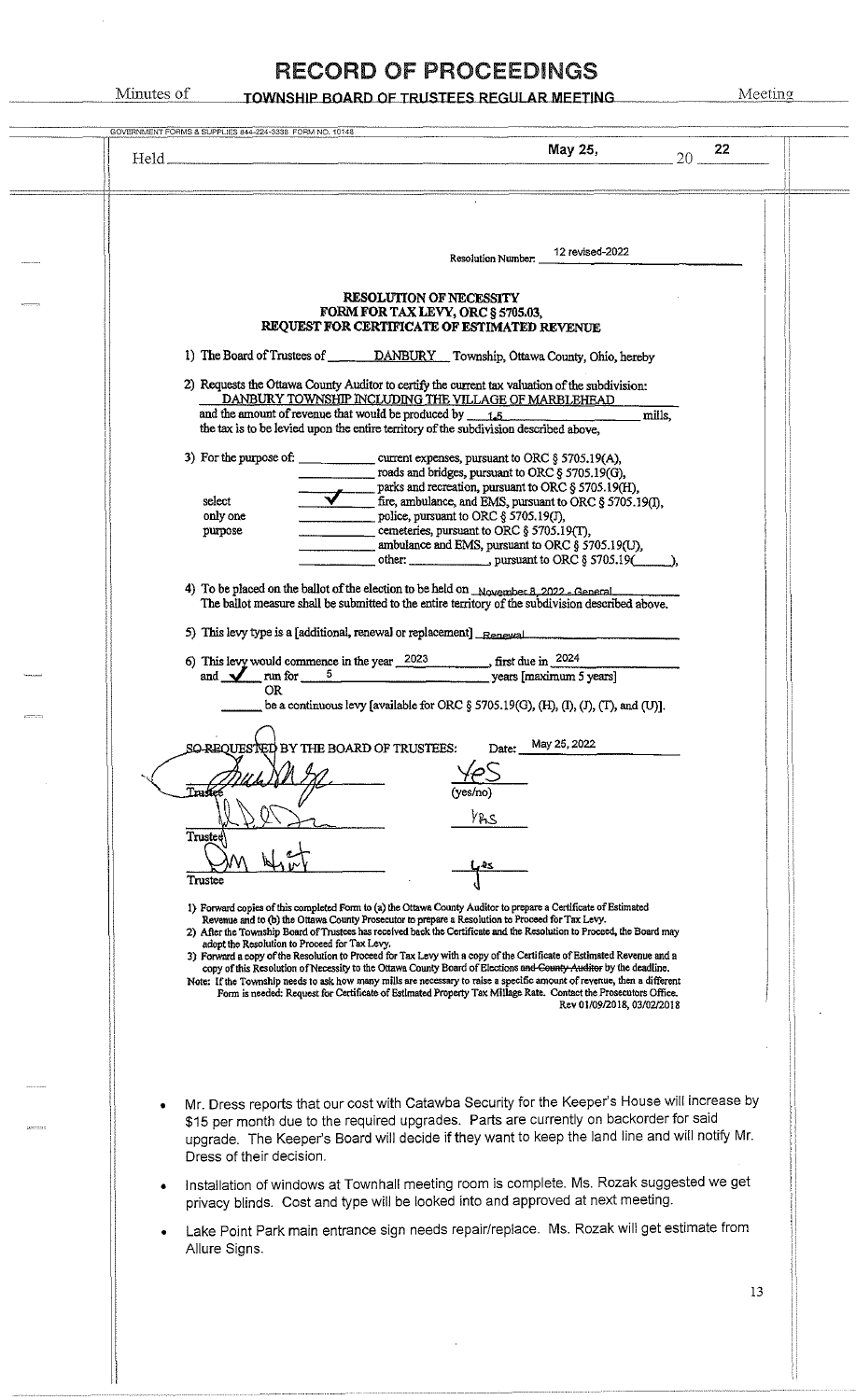| Held. | May 25,<br>22<br>$20 -$                                                                                                                                                                                                                                                                                                                                                                                                                                                                                                                                                                 |  |
|-------|-----------------------------------------------------------------------------------------------------------------------------------------------------------------------------------------------------------------------------------------------------------------------------------------------------------------------------------------------------------------------------------------------------------------------------------------------------------------------------------------------------------------------------------------------------------------------------------------|--|
|       | <b>New Business</b>                                                                                                                                                                                                                                                                                                                                                                                                                                                                                                                                                                     |  |
|       | Ms. Rozak said the Ottawa County Commissioners have taken a position that they will abide<br>by the wishes of individual townships, whether we want to allow mega solar or wind farms<br>anywhere in the township, nowhere in the township or in certain places in the township. We<br>currently regulate small wind farms.<br>Ms. Rozak motioned to adopt Resolution 14-2022 to designate all of Danbury Township as a<br>restricted area, prohibiting the construction of large utility facilities throughout the entire<br>township. Mr. Hirt seconded, all ayes and motion carried. |  |
|       | <b>RESOLUTION NO. 14-2022</b>                                                                                                                                                                                                                                                                                                                                                                                                                                                                                                                                                           |  |
|       | RESOLUTION TO RECOMMEND TO THE BOARD OF COMMISSIONERS, OTTAWA<br>COUNTY, OHIO, TO DESIGNATE ALL of DANBURY TOWNSHIP, OTTAWA<br>COUNTY, OHIO, AS A RESTRICTED AREA, PROHIBITING THE CONSTRUCTION<br>OF LARGE UTILITY FACILITIES THROUGHOUT THE ENTIRE TOWNSHIP AS<br><b>OUTLINED HEREIN.</b>                                                                                                                                                                                                                                                                                             |  |
|       | The Danbury Township Trustees of Ottawa County, Ohio, met in regular session<br>this 25 <sup>th</sup> day of May, 2022                                                                                                                                                                                                                                                                                                                                                                                                                                                                  |  |
|       | Trustee Dianne Rozak moved the adoption of the following:                                                                                                                                                                                                                                                                                                                                                                                                                                                                                                                               |  |
|       | WHEREAS, the General Assembly passed new legislation regarding large utility<br>facilities by way of Senate Bill 52 ("SB 52"), which became effective October 11, 2021<br>and has been established as Ohio Revised Code Section 303.57 - 303.62; and                                                                                                                                                                                                                                                                                                                                    |  |
|       | WHEREAS, SB 52 allows for more local regulation of large utility facilities (wind<br>and solar projects that produce greater than 50 megawatts of power), defined as<br>economically significant wind farms as defined in ORC 4906.13; large wind farms, and<br>solar facilities as defined in ORC 4906.01; and                                                                                                                                                                                                                                                                         |  |
|       | WHEREAS, SB 52 vests local authority with the Board of Commissioners in the<br>County where the project is proposed to be located; and                                                                                                                                                                                                                                                                                                                                                                                                                                                  |  |
|       | WHEREAS, the Board of Commissioners, Ottawa County, Ohio is interested in<br>receiving recommendations from the Townships related to the location of potential<br>projects; and                                                                                                                                                                                                                                                                                                                                                                                                         |  |
|       | WHEREAS, the Board of Trustees, Danbury Township, Ottawa County, Ohio,<br>has considered the makeup in said Township and has determined that No areas of<br>Danbury Township are suited for large utility facilities.                                                                                                                                                                                                                                                                                                                                                                   |  |
|       | NOW, THEREFORE BE IT RESOLVED by the Board of Trustees of Danbury<br>Township, Ottawa County, Ohio, that the trustees hereby recommend to the Board of<br>Commissioners, Ottawa County, Ohio, that all of Danbury Township be designated as a<br>restricted area for large utility facilities;                                                                                                                                                                                                                                                                                          |  |
|       | BE IT FURTHER RESOLVED that the Fiscal Officer of Danbury Township.<br>Ottawa County, Ohio, is hereby directed to certify a copy of this resolution, as well as a<br>map depicting the recommended restricted areas or boundaries of the unrestricted<br>areas, whichever is applicable, to the Board of Commissioners to consider in making<br>their determination of regulated areas.                                                                                                                                                                                                 |  |
|       |                                                                                                                                                                                                                                                                                                                                                                                                                                                                                                                                                                                         |  |
|       |                                                                                                                                                                                                                                                                                                                                                                                                                                                                                                                                                                                         |  |
|       |                                                                                                                                                                                                                                                                                                                                                                                                                                                                                                                                                                                         |  |
|       |                                                                                                                                                                                                                                                                                                                                                                                                                                                                                                                                                                                         |  |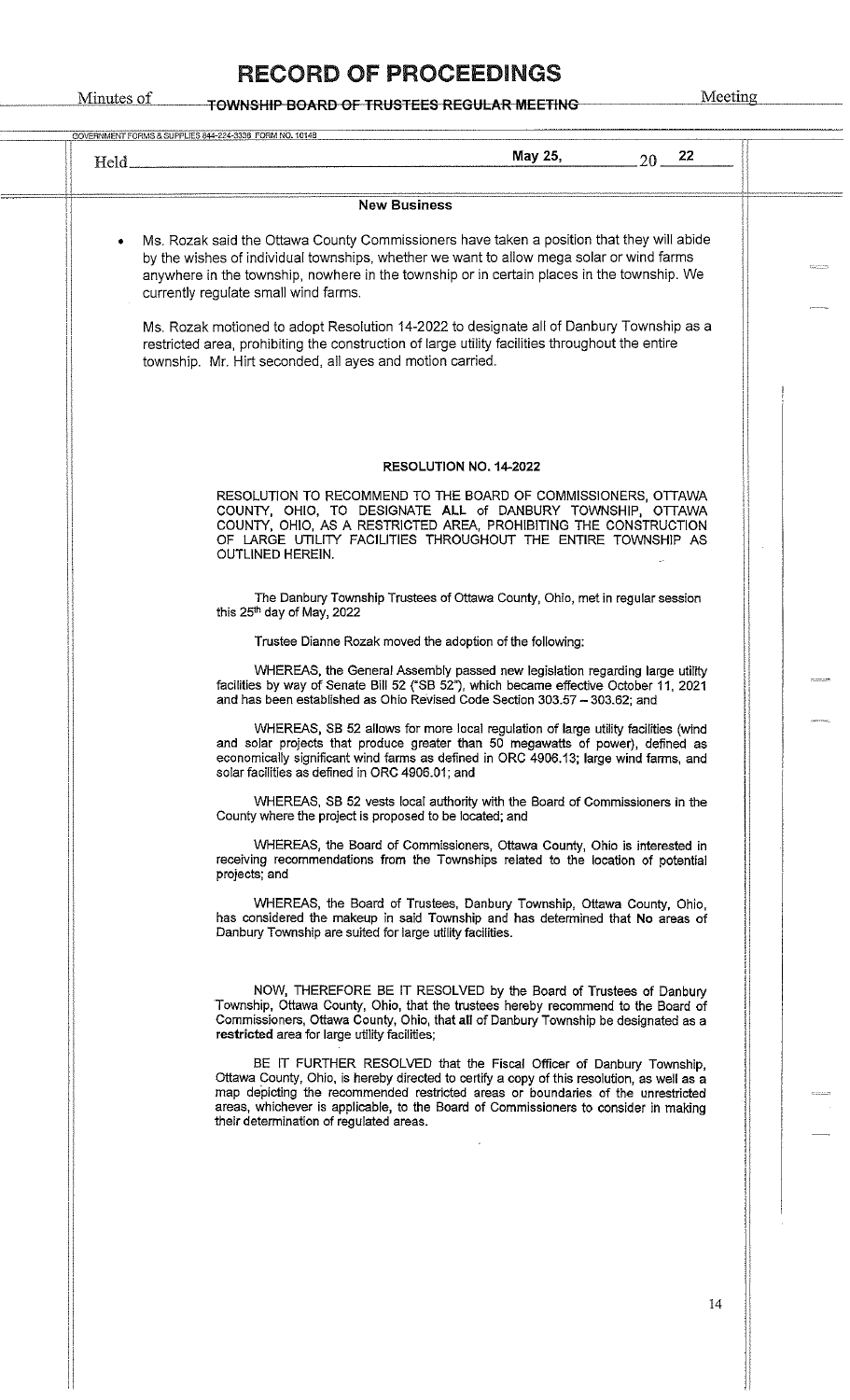| GOVERNMENT FORMS & SUPPLIES 844-224-3338 FORM NO. 10148                                                                                                                                                                                                                                                          |    |
|------------------------------------------------------------------------------------------------------------------------------------------------------------------------------------------------------------------------------------------------------------------------------------------------------------------|----|
| May 25,<br>20<br>Held_                                                                                                                                                                                                                                                                                           | 22 |
|                                                                                                                                                                                                                                                                                                                  |    |
| BE IT FURTHER RESOLVED that it is found and determined that all formal<br>actions of the Board of Trustees relating to the adoption of this resolution were adopted                                                                                                                                              |    |
| in an open meeting of this Board, and that all deliberations of this Board and any of its<br>committees that resulted in such formal action were in meetings open to the public, in<br>compliance with all legal requirements.<br>Trustee David Hirt seconded the resolution and upon the roll being called, the |    |
| vote resulted as follows:<br>Mr. Dress;<br><b>YES</b>                                                                                                                                                                                                                                                            |    |
| Ms. Rozak;<br>YES<br>Mr. Hirt;<br><b>YES</b>                                                                                                                                                                                                                                                                     |    |
| Adopted this 25th day of May, 2022<br><u>- Adam</u><br>Fiscal Officer                                                                                                                                                                                                                                            |    |
|                                                                                                                                                                                                                                                                                                                  |    |
|                                                                                                                                                                                                                                                                                                                  |    |
|                                                                                                                                                                                                                                                                                                                  |    |
| <b>EXECUTIVE SESSION:</b>                                                                                                                                                                                                                                                                                        |    |
| Ms. Rozak motioned to enter into Executive Session at 7:15 pm, regarding the sale of unneeded<br>property. Mr. Hirt seconded, all ayes and motion carried to move into Executive Session.                                                                                                                        |    |
| Ms. Rozak motioned to move out of Executive Session at 7:25 pm, Mr. Hirt seconded. All ayes,<br>motion carried. No action taken.                                                                                                                                                                                 |    |
| Ms. Rozak called the regular meeting back to order at 7:26 pm.                                                                                                                                                                                                                                                   |    |
| <b>Fiscal Business</b>                                                                                                                                                                                                                                                                                           |    |
| A motion was made by Mr. Hirt and seconded by Mr. Dress, to approve the payroll and bills totaling<br>\$141,234.11 for the period 05/12/22 - 05/25/2022. Roll call was unanimous and motion carried.                                                                                                             |    |
|                                                                                                                                                                                                                                                                                                                  |    |
|                                                                                                                                                                                                                                                                                                                  |    |
|                                                                                                                                                                                                                                                                                                                  |    |
|                                                                                                                                                                                                                                                                                                                  |    |
|                                                                                                                                                                                                                                                                                                                  | 15 |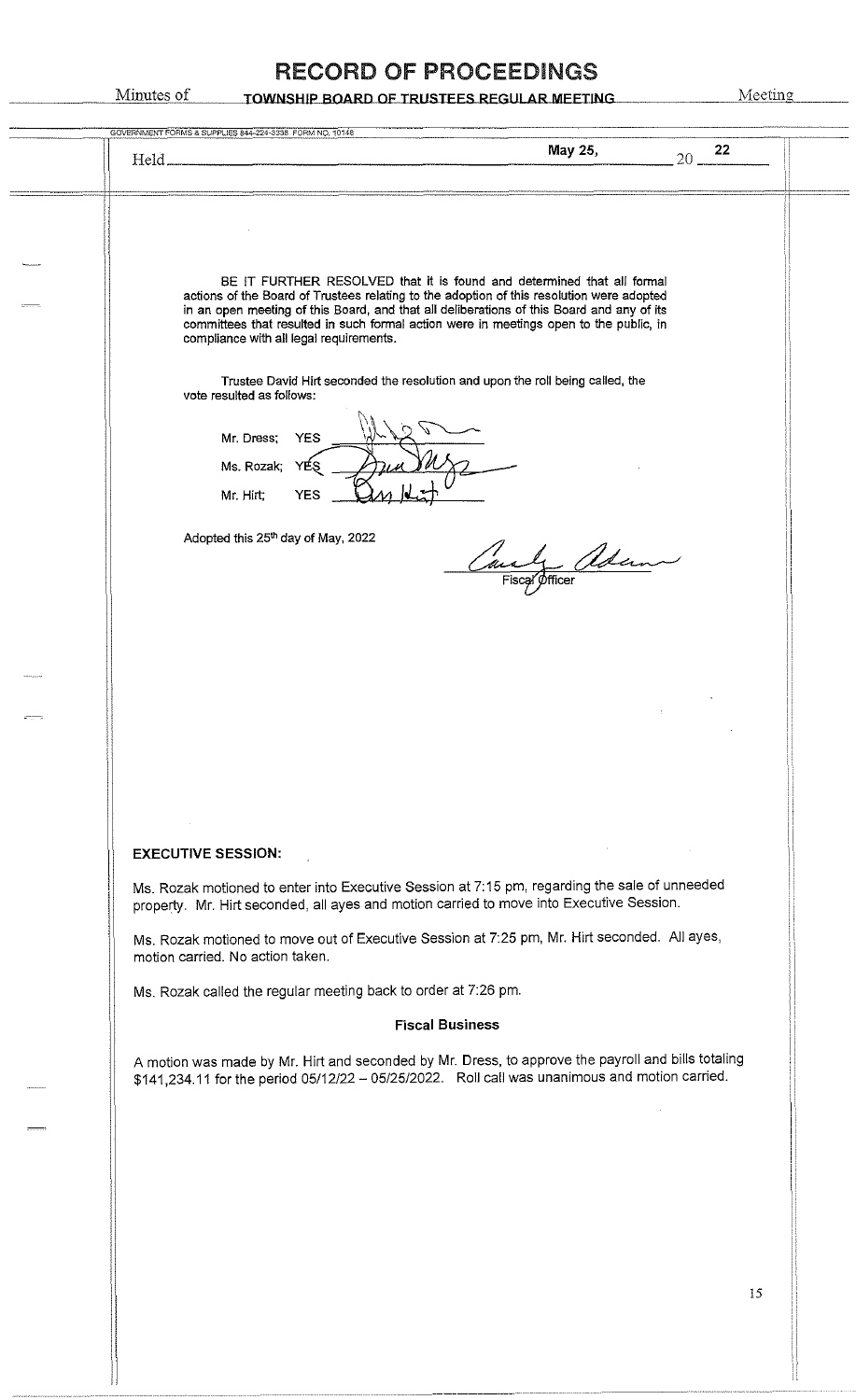# TOWNSHIP BOARD OF TRUSTEES REGULAR MEETING Meeting

Minutes of

16

| Held                                                                                                                                                              |                                                                   |                                                                                                                                                                                          |                                                       |                                                                                                                                                                                                                                                                                                                        | May 25,                                                                                                         | 20                                                           |  |
|-------------------------------------------------------------------------------------------------------------------------------------------------------------------|-------------------------------------------------------------------|------------------------------------------------------------------------------------------------------------------------------------------------------------------------------------------|-------------------------------------------------------|------------------------------------------------------------------------------------------------------------------------------------------------------------------------------------------------------------------------------------------------------------------------------------------------------------------------|-----------------------------------------------------------------------------------------------------------------|--------------------------------------------------------------|--|
| 0943 1212-2121 Danbury Township Board of Trustees                                                                                                                 |                                                                   |                                                                                                                                                                                          |                                                       | <b>CASH REQUIREMENTS</b><br>CASH REQUIRED FOR NEGOTIABLE CHECKS A/OR ELECTRONIC FUNDS TRANSFERS (EFT) FOR CHECK DATE 05/25/22: \$21,628.43                                                                                                                                                                             |                                                                                                                 |                                                              |  |
| Form 941 is accurate.<br><b>TRANSACTION SUMMARY</b>                                                                                                               |                                                                   |                                                                                                                                                                                          |                                                       | IMPORTANT COVID-19 INFORMATION: if you filed IRS Form 7200, please notify your Paychex representative to avoid owing a balance at the end of the quarter and ensure your                                                                                                                                               |                                                                                                                 |                                                              |  |
| SUMMARY BY TRANSACTION TYPE -                                                                                                                                     |                                                                   | TOTAL ELECTRONIC FUNDS TRANSFER (EFT)<br>CASH REQUIRED FOR NEGOTIABLE CHECKS MOR EFT<br>TOTAL REMAINING DEDUCTIONS / WITHHOLDINGS / LIABILITIES<br>CASH REQUIRED FOR CHECK DATE 05/25/22 |                                                       |                                                                                                                                                                                                                                                                                                                        | 21,628.43<br>21,628.43<br>0.00<br>21,628.43                                                                     |                                                              |  |
| <b>TRANSACTION DETAIL</b><br>ELECTRONIC FUNDS TRANSFER - Your financial institution will initiate transfer to Paychex at or after 12:01 A.M. on transaction date. |                                                                   |                                                                                                                                                                                          |                                                       |                                                                                                                                                                                                                                                                                                                        |                                                                                                                 |                                                              |  |
| <b>TRANS DATE</b><br>05/24/22<br>05/24/22                                                                                                                         | <b>BANK NAME</b><br>THE MARBLEHEAD BANK<br>THE MARBLEHEAD BANK    | <b>ACCOUNT NUMBER</b><br>100000000000000027<br>100000000000000027                                                                                                                        | <b>PRODUCT</b><br>Direct Deposit<br>Taxpay®           | DESCRIPTION<br>Net Pay Allocations<br>Employee Withholdings<br>Medicare<br>Fed Income Tax<br>OH Income Tax<br><b>Total Withholdings</b>                                                                                                                                                                                | 13,737.25<br>309.13<br>5.279.04<br>993.86<br>7.532.05                                                           | BANK DRAFT AMOUNTS<br><b>&amp; OTHER TOTALS</b><br>13,737.25 |  |
|                                                                                                                                                                   |                                                                   |                                                                                                                                                                                          |                                                       | <b>Employer Liabilities</b><br>Medicare<br><b>Total Liabilities</b>                                                                                                                                                                                                                                                    | 309.13<br>309.13                                                                                                | 7.891.18                                                     |  |
|                                                                                                                                                                   |                                                                   |                                                                                                                                                                                          |                                                       |                                                                                                                                                                                                                                                                                                                        | <b>EFT FOR 05/24/22</b><br><b>TOTAL EFT</b>                                                                     | 21,628.43<br>21,628.43                                       |  |
| PAYCHEX WILL MAKE THESE TAX DEPOSIT(S) ON YOUR BEHALF - This information serves as a record of payment.                                                           |                                                                   | <b>DUE DATE</b><br>06/02/22<br>06/02/22                                                                                                                                                  | <b>PRODUCT</b><br>Taxpayo<br>Taxpay®                  | DESCRIPTION<br>FED IT PMT Group<br>OH Income Tax                                                                                                                                                                                                                                                                       | 12,979.36<br>2,020.88                                                                                           | <b>REPLACEMENT</b><br><b>REPLACEMENT</b>                     |  |
| 0943 1212-2121 Danbury Township Board of Trustees<br>Run Date 05/23/22 02:53 PM                                                                                   |                                                                   |                                                                                                                                                                                          | Pariod Start-End Date<br>Check Date                   | 04/30/22 - 05/13/22<br>05/25/22                                                                                                                                                                                                                                                                                        |                                                                                                                 | Cash Regulaments<br>Page 1 of 1<br>CASHRED                   |  |
| 0543 1212-2121 Danbury Township Board of Trustees<br>Form 941 is accurate.<br><b>TRANSACTION SUMMARY</b><br>SUMMARY BY TRANSACTION TYPE -                         |                                                                   | TOTAL ELECTRONIC FUNDS TRANSFER (EFT)<br>CASH REQUIRED FOR NEGOTIABLE CHECKS & OR EFT<br>TOTAL REMAINING DEDUCTIONS / WITHHOLDINGS / LIABILITIES                                         |                                                       | <b>CASH REQUIREMENTS</b><br>CASH REQUIRED FOR NEGOTIABLE CHECKS & OR ELECTRONIC FUNDS TRANSFERS (EFT) FOR CHECK DATE 05/25/22: \$47,522.18<br>IMPORTANT COVID-19 INFORMATION: If you filed IRS Form 7200, please notify your Paychex representative to avoid owing a balance at the end of the quarter and ensure your | 47,522.18<br>47,522.18<br>10,692.26                                                                             |                                                              |  |
| <b>TRANSACTION DETAIL</b>                                                                                                                                         |                                                                   | CASH REQUIRED FOR CHECK DATE 05/25/22                                                                                                                                                    |                                                       |                                                                                                                                                                                                                                                                                                                        | 56,214.44                                                                                                       |                                                              |  |
|                                                                                                                                                                   | <b>BANK NAME</b>                                                  |                                                                                                                                                                                          |                                                       | ELECTRONIC FUNDS TRANSFER - Your financial institution will initiate transfer to Paychox at or after 12:01 A.M. on transaction date,                                                                                                                                                                                   |                                                                                                                 | RANK DRAFT AMOUNTS                                           |  |
| <b>TRANS, DATE</b><br>05/24/22<br>05/24/22                                                                                                                        | THE MARBLEHEAD BANK<br>THE MARBLEHEAD BANK                        | <b>ACCOUNT NUMBER</b><br>xxxxxxxxxxxxx027<br>xxxxxxxxxxxx027                                                                                                                             | <b>PRODUCT</b><br><b>Direct Deposit</b><br>Gamishment | <b>DESCRIPTION</b><br>Net Pay Allocations<br>Employee Deductions                                                                                                                                                                                                                                                       | 40,236.65                                                                                                       | <b>A OTHER TOTALS</b><br>40,236.65<br>151.59                 |  |
| 05/24/22                                                                                                                                                          | THE MARBLEHEAD BANK                                               | xxxxxxxxxxxxxxxx027                                                                                                                                                                      | Taxpay®                                               | Employee Withholdings<br>Social Security<br>Medicare<br>Fed Income Tax<br>OH Income Tax<br>OH BELSD SD Inc<br>OH CLCSD SO Inc<br>Total Withholdings<br><b>Employer Liabilities</b><br>Social Security<br>Medicare<br><b>Total Liabilities</b>                                                                          | 151.69<br>652.30<br>765.18<br>3,247.16<br>1,025.78<br>1.14<br>23.86<br>5,716.42<br>652.27<br>765.15<br>7,417,42 | 7,133.34                                                     |  |
|                                                                                                                                                                   |                                                                   |                                                                                                                                                                                          |                                                       |                                                                                                                                                                                                                                                                                                                        | EFT FOR 05/24/22<br><u> TOTAL EFT.</u>                                                                          | 47,522.18<br>47,522.18                                       |  |
|                                                                                                                                                                   |                                                                   |                                                                                                                                                                                          |                                                       | REMAINING DEDUCTIONS / WITHNOLDINGS / LIABILITIES - Paychax does not ramit thase funds. You must ensure ecourate and timely payment of applicable items.                                                                                                                                                               |                                                                                                                 |                                                              |  |
| <b>TRANS DATE</b><br>05/25/22                                                                                                                                     | <b>BANK NAME</b><br>Refer to your records for account information | <u>ACCOUNT NUMBER</u>                                                                                                                                                                    | PRODUCT<br>Payroli                                    | RESCRIETION<br>Employee Deductions<br><b>AFLAC Pretex</b><br>Cemetery-OPERS<br>Deferred<br>Fire-OPERS                                                                                                                                                                                                                  | 800.04<br>15.00<br>1,635.00<br>609.15                                                                           | TOTAL                                                        |  |
| 0343 1212-2121 Danbury Township Board of Trustees<br>Run Date 05/23/22, 10:32 AM                                                                                  |                                                                   |                                                                                                                                                                                          | Period Start - End Date<br><b>Check Date</b>          | 04/30/22~05/13/22<br>05/25/22                                                                                                                                                                                                                                                                                          |                                                                                                                 | Cash Requirements<br>Page 1 of 2<br>CASHREQ                  |  |
|                                                                                                                                                                   |                                                                   |                                                                                                                                                                                          |                                                       |                                                                                                                                                                                                                                                                                                                        |                                                                                                                 |                                                              |  |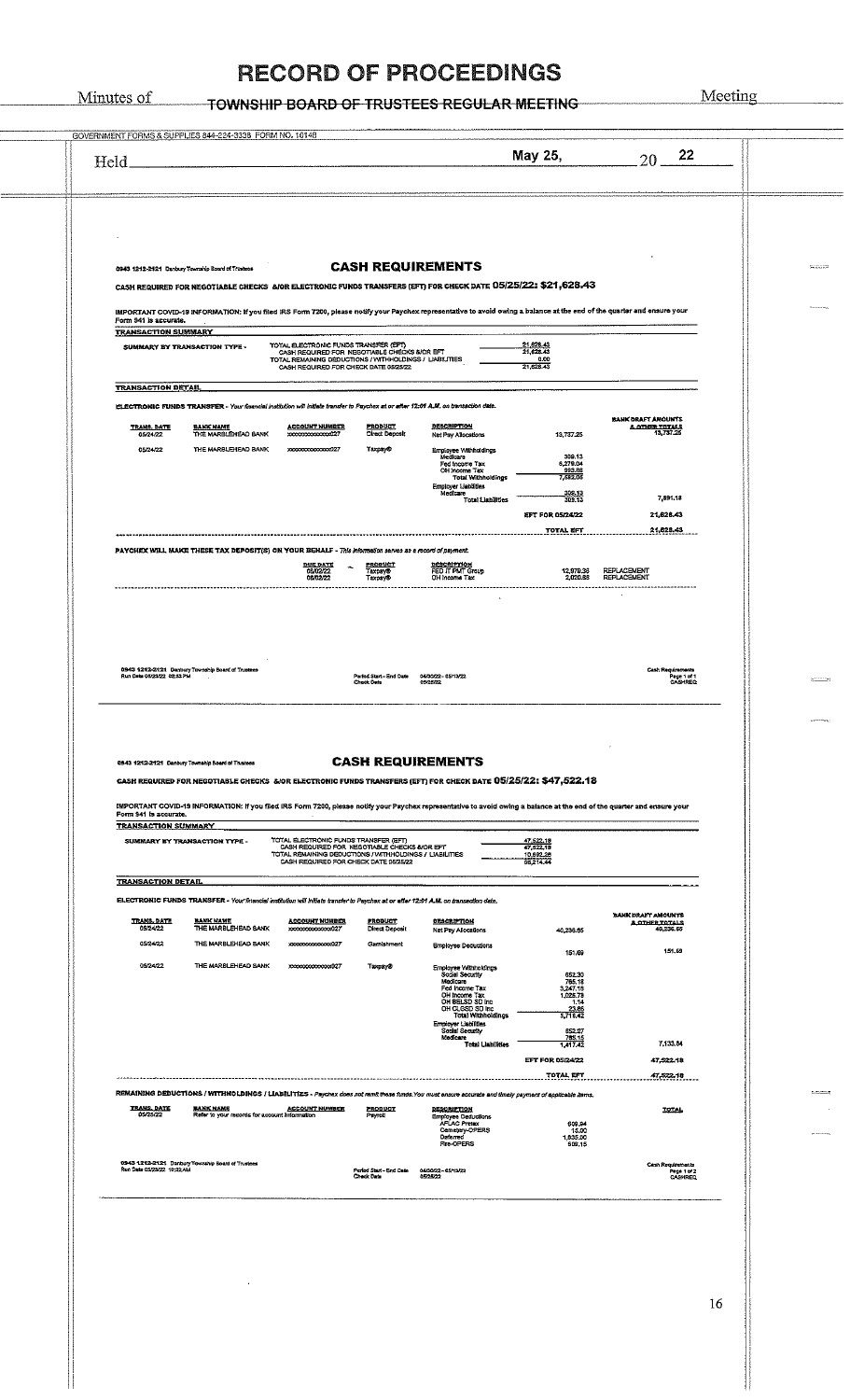TOWNSHIP BOARD OF TRUSTEES REGULAR MEETING

Minutes of

|                 | GOVERNMENT FORMS & SUPPLIES 844-224-3338 FORM NO. 10148                                                                                                                                                                                                                                                                                                                                                                                                         |                                |
|-----------------|-----------------------------------------------------------------------------------------------------------------------------------------------------------------------------------------------------------------------------------------------------------------------------------------------------------------------------------------------------------------------------------------------------------------------------------------------------------------|--------------------------------|
|                 | May 25,<br>Held_                                                                                                                                                                                                                                                                                                                                                                                                                                                | 22<br>20                       |
|                 | <b>CASH REQUIREMENTS</b><br>0943 1212-2121 Denbury Towrahlp Board of Trustees<br>CASH REQUIRED FOR NEGOTIABLE CHECKS A/OR ELECTRONIC FUNDS TRANSFERS (EFT) FOR CHECK DATE 05/25/22: \$47,522.18<br>$\bullet$                                                                                                                                                                                                                                                    |                                |
| <b>REPORTED</b> | REMAINING DEDUCTIONS / WITHHOLDINGS / LIABILITIES (cont.) - Psychax does not remit these funds. You must ensure accurate and timely psyment of applicable items.<br><b>TRANS, DATE</b><br>05/25/22<br><b>BANK NAME</b><br>Refer to your records for account information<br>DESCRIPTION<br>PRODUCT<br>Payroll<br>Employee Deductions (cont.)<br>Govt-OPERS<br>2,991.71<br>3,400.88<br>1,430.58<br>10,692.26<br>Health Insurance<br>Law-OPERS<br>Total Deductions | <b>TOTAL</b>                   |
|                 | PAYCHEX WILL MAKE TRESE TAX DEPOSIT(S) ON YOUR BEHALF - This information serves as a record of payment.<br><b>RVE RATE</b><br>06/02/22<br>06/02/22<br>PRODUCT<br>Taxpay®<br><b>BESCRIPTION</b><br>FED IT PMT Group<br>OH SD PMT Group<br>6,082.06<br>1,026.78<br>55.15<br>Taxpay®<br>Taxpay®<br>06/15/22<br><br>. <b>.</b> .<br>----------------------                                                                                                          | 10,692.26                      |
|                 |                                                                                                                                                                                                                                                                                                                                                                                                                                                                 |                                |
|                 |                                                                                                                                                                                                                                                                                                                                                                                                                                                                 |                                |
|                 | 0943 1212-2121 Canbury Township Soard of Trustees<br>Run Date 05/23/22 10:32 AM<br>Period Start - End Date<br>04/30/22 -05/13/22<br><b>Check Date</b><br>05/25/22<br>$\sim$                                                                                                                                                                                                                                                                                     | Cash Requirements<br>Page 2012 |
|                 |                                                                                                                                                                                                                                                                                                                                                                                                                                                                 |                                |
|                 |                                                                                                                                                                                                                                                                                                                                                                                                                                                                 |                                |
|                 |                                                                                                                                                                                                                                                                                                                                                                                                                                                                 |                                |
|                 |                                                                                                                                                                                                                                                                                                                                                                                                                                                                 |                                |
|                 |                                                                                                                                                                                                                                                                                                                                                                                                                                                                 |                                |
|                 |                                                                                                                                                                                                                                                                                                                                                                                                                                                                 |                                |
|                 |                                                                                                                                                                                                                                                                                                                                                                                                                                                                 |                                |
|                 |                                                                                                                                                                                                                                                                                                                                                                                                                                                                 |                                |
|                 |                                                                                                                                                                                                                                                                                                                                                                                                                                                                 |                                |
|                 |                                                                                                                                                                                                                                                                                                                                                                                                                                                                 |                                |
|                 |                                                                                                                                                                                                                                                                                                                                                                                                                                                                 |                                |
|                 |                                                                                                                                                                                                                                                                                                                                                                                                                                                                 |                                |
|                 |                                                                                                                                                                                                                                                                                                                                                                                                                                                                 |                                |
|                 |                                                                                                                                                                                                                                                                                                                                                                                                                                                                 | $17\,$                         |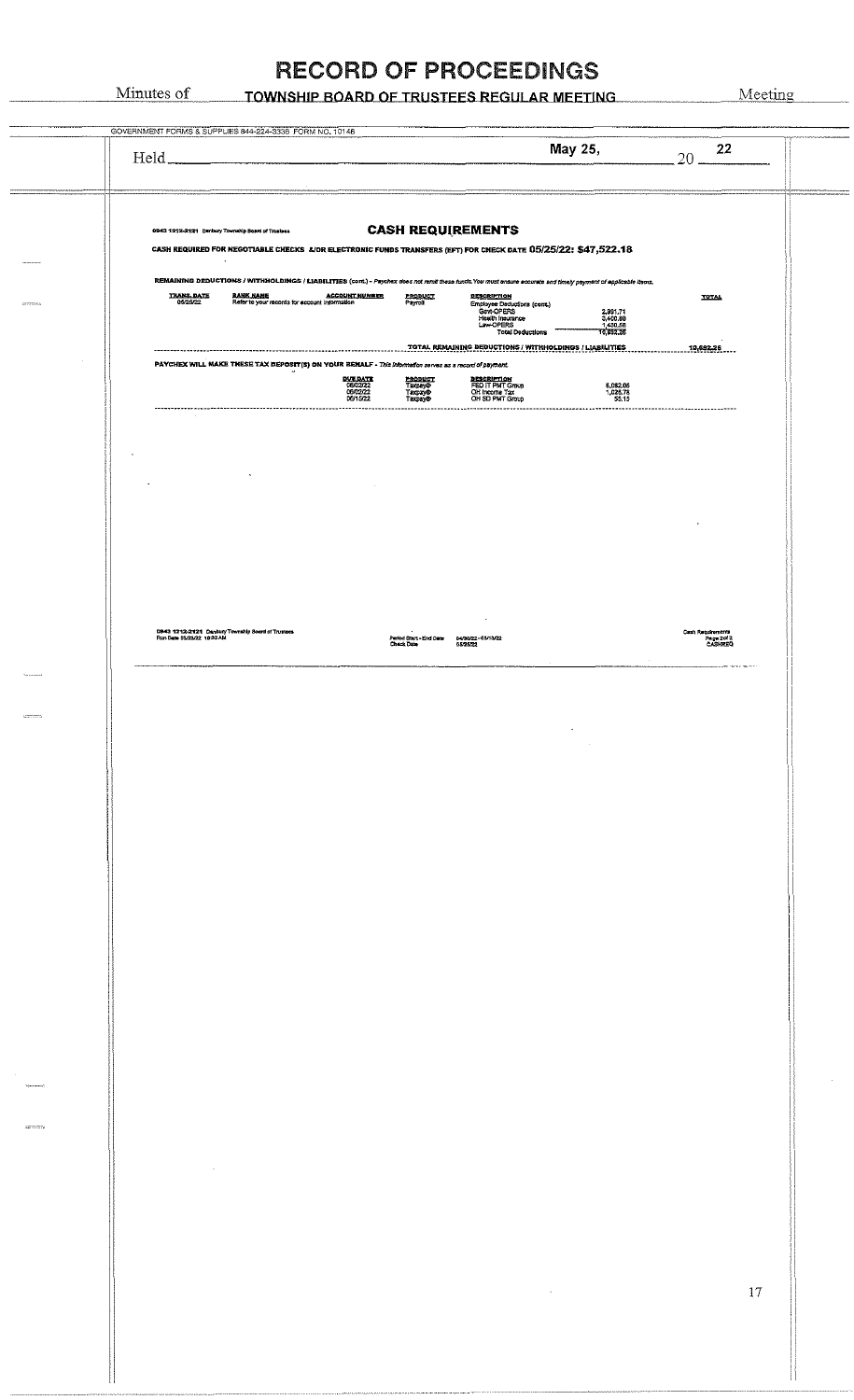#### Minutes of

# **RECORD OF PROCEEDINGS**

TOWNSHIP BOARD OF TRUSTEES REGULAR MEETING

| 22 | 20          |                          | May 25,                                                                  |      |                                |                          | Held.                |
|----|-------------|--------------------------|--------------------------------------------------------------------------|------|--------------------------------|--------------------------|----------------------|
|    | UAN v2022.2 | 5/25/2022 5:44:20 PM     | DANBURY TOWNSHIP, OTTAWA COUNTY<br><b>Payment Listing</b>                |      |                                |                          |                      |
|    |             |                          | 5/12/2022 to 5/25/2022                                                   |      |                                |                          |                      |
|    | Status      | Amount                   | Vendor / Payee                                                           | Type | Transaction<br>Date            | Post Date                | Payment<br>Advice #  |
|    | o<br>o      | \$13.48                  | Cintas                                                                   |      | 05/02/2022 CH                  | 05/12/2022               | 609-2022             |
|    | ٥           | \$47.25<br>\$65.18       | Frontier                                                                 |      | 05/03/2022 CH                  | 05/23/2022               | 614-2022             |
|    | Ō           | \$49.29                  | Ottawa County Sanitary Engineering<br>Ottawa County Sanitary Engineering |      | 05/03/2022 CH                  | 05/20/2022               | 615-2022             |
|    | ٥           | \$23.00                  | Ottawa County Sanitary Engineering                                       |      | 05/03/2022 CH<br>05/03/2022 CH | 05/20/2022               | 616-2022             |
|    | $\circ$     | \$65.18                  | Ottawa County Sanitary Engineering                                       |      | 05/03/2022 CH                  | 05/20/2022<br>05/20/2022 | 617-2022<br>618-2022 |
|    | $\circ$     | \$105.03                 | Ottawa County Sanitary Engineering                                       |      | 05/03/2022 CH                  | 05/20/2022               | 619-2022             |
|    | O           | \$65,18                  | Ottawa County Sanitary Engineering                                       |      | 05/03/2022 CH                  | 05/20/2022               | 620-2022             |
|    | ٧           | $$24,33$ *               | Sean A Waugh                                                             |      | 05/09/2022 EP                  | 04/13/2022               | 779-2022             |
|    | ۷           | \$24,33                  | Sean A Waugh                                                             |      | 05/19/2022 EP                  | 05/13/2022               | 779-2022             |
|    | o           | \$32,54                  | Frontier                                                                 |      | 05/10/2022 CH                  | 05/19/2022               | 787-2022             |
|    | o           | \$70.73                  | Ohio Edison                                                              |      | 05/10/2022 CH                  | 05/16/2022               | 792-2022             |
|    | o           | \$381.71                 | Ohio Edison                                                              |      | 05/10/2022 CH                  | 05/16/2022               | 793-2022             |
|    | o           | \$202.75                 | Ohio Edison                                                              |      | 05/10/2022 CH                  | 05/16/2022               | 794-2022             |
|    | o           | \$137.59                 | Ohio Edison                                                              |      | 05/10/2022 CH                  | 05/16/2022               | 795-2022             |
|    | о           | \$536.36                 | Ohio Edison                                                              |      | 05/10/2022 CH                  | 05/18/2022               | 796-2022             |
|    | о           | \$388,57                 | U.S. Bank Equipment Finance                                              |      | 05/10/2022 CH                  | 05/19/2022               | 797-2022             |
|    | o           | \$1,147.32               | Aflac                                                                    |      | 05/19/2022 CH                  | 05/15/2022               | 888-2022             |
|    | o           | \$47.25                  | Frontier                                                                 |      | 05/24/2022 CH                  | 05/23/2022               | 911-2022             |
|    | o           | \$15.00                  | Cintas                                                                   |      | 05/24/2022 CH                  | 05/20/2022               | 912-2022             |
|    | о<br>о      | \$1,473.23               | Guardian                                                                 |      | 05/24/2022 CH                  | 05/25/2022               | 913-2022             |
|    | o           | \$13,737.25<br>\$31.50   | Mark A Meisler                                                           |      | 05/24/2022 EP                  | 05/25/2022               | 915-2022             |
|    | о           | \$2,220.63               | Mark A Meisler                                                           |      | 05/24/2022 EP                  | 05/25/2022               | 949-2022             |
|    | o           | \$656.50                 | Carolyn S Adams                                                          |      | 05/25/2022 EP                  | 05/25/2022               | 951-2022             |
|    | о           | \$773.53                 | Timothy J. Almendinger<br>Collin R Armstrong                             |      | 05/25/2022 EP<br>05/25/2022 EP | 05/25/2022<br>05/25/2022 | 952-2022             |
|    | o           | \$1,622.91               | John L Belcher                                                           |      | 05/25/2022 EP                  | 05/25/2022               | 953-2022<br>954-2022 |
|    | $\circ$     | \$1,562.53               | Daniel J Bergman                                                         |      | 05/25/2022 EP                  | 05/25/2022               | 955-2022             |
|    | ٥           | \$361.89                 | Bradley L Biers                                                          |      | 05/25/2022 EP                  | 05/25/2022               | 956-2022             |
|    | ٥           | \$717.74                 | Justin M Bretzloff                                                       |      | 05/25/2022 EP                  | 05/25/2022               | 957-2022             |
|    | ٥           | \$566,82                 | Terry L Conaway                                                          |      | 05/25/2022 EP                  | 05/25/2022               | 958-2022             |
|    | Λ           | \$2,256.47               | Kathryn A. Dale                                                          |      | 05/25/2022 EP                  | 05/25/2022               | 959-2022             |
|    | о           | \$1,379.51               | Nickolas D Davenport                                                     |      | 05/25/2022 EP                  | 05/25/2022               | 960-2022             |
|    | о           | \$1,573.81               | Carolyn L DeMore                                                         |      | 05/25/2022 EP                  | 05/25/2022               | 961-2022             |
|    | ٥           | \$1,145.71               | John Paul Dress                                                          |      | 05/25/2022 EP                  | 05/25/2022               | 962-2022             |
|    | о           | \$184.79                 | Cheyenne J. Dunn                                                         |      | 05/25/2022 EP                  | 05/25/2022               | 963-2022             |
|    | о           | \$641.88                 | Ronald E Eckel                                                           |      | 05/25/2022 EP                  | 05/25/2022               | 964-2022             |
|    | ٥           | \$1,432.34               | Vikkl A. Good                                                            |      | 05/25/2022 EP                  | 05/25/2022               | 965-2022             |
|    | ٥           | \$695.52                 | John D. Grieve                                                           |      | 05/25/2022 EP                  | 05/25/2022               | 966-2022             |
|    | о           | \$1,485.64               | Jared E Griffith                                                         |      | 05/25/2022 EP                  | 05/25/2022               | 967-2022             |
|    | о.          | \$738.30                 | Jenniter Lynn Haas-Owen                                                  |      | 05/25/2022 EP                  | 05/25/2022               | 968-2022             |
|    | о           | \$1,297.21               | David M Hirt                                                             |      | 05/25/2022 EP                  | 05/25/2022               | 969-2022             |
|    | ٥           | \$677.84                 | Scott W Hites                                                            |      | 05/25/2022 EP                  | 05/25/2022               | 970-2022             |
|    | о           | \$191.18                 | Shawn T Hunslcker                                                        |      | 05/25/2022 EP                  | 05/25/2022               | 971-2022             |
|    | ٥<br>о      | \$1,040.88<br>\$1,786.84 | Lynne M. James                                                           |      | 05/25/2022 EP                  | 05/25/2022               | 972-2022             |
|    | Page 1 of 3 |                          | Keith M Kahler                                                           |      | 05/25/2022 EP                  | 05/25/2022               | 973-2022             |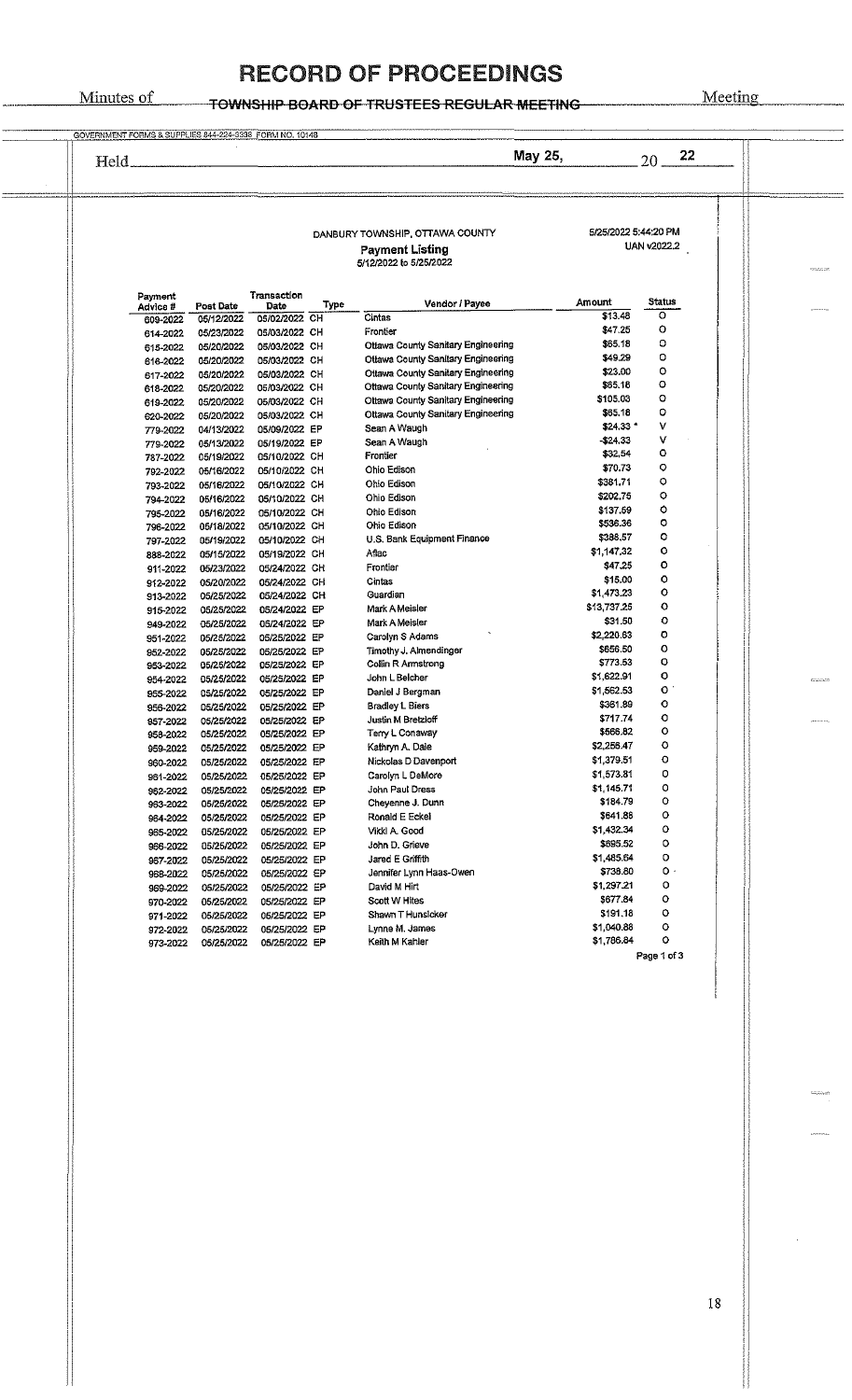#### Minutes of **TOWNSHIP BOARD OF TRUSTEES REGULAR MEETING**

| Held.                |                          |                                |      |                                                                                     | May 25,                 | 22<br>20      |
|----------------------|--------------------------|--------------------------------|------|-------------------------------------------------------------------------------------|-------------------------|---------------|
|                      |                          |                                |      | DANBURY TOWNSHIP, OTTAWA COUNTY<br><b>Payment Listing</b><br>5/12/2022 to 5/25/2022 | 5/25/2022 5:44:20 PM    | UAN v2022.2   |
| Payment<br>Advice #  | Post Date                | Transaction<br>Date            | Type | Vendor / Payee                                                                      | Amount                  | <b>Status</b> |
| 974-2022             | 05/25/2022               | 05/25/2022 EP                  |      | Tammy J Kahler                                                                      | \$729.85                | ٥             |
| 975-2022             | 05/25/2022               | 05/25/2022 EP                  |      | Bradford K LaMarca                                                                  | \$1,329.80              | ۰             |
| 976-2022             | 05/25/2022               | 05/25/2022 EP                  |      | <b>Srian C McCune</b>                                                               | \$1,454.46              | o             |
| 977-2022             | 05/25/2022               | 05/25/2022 EP                  |      | Donald D McCune                                                                     | \$684.34                | o             |
| 978-2022             | 05/25/2022               | 05/25/2022 EP                  |      | Layne W.H. McNeal                                                                   | \$344.92                | $\circ$       |
| 979-2022             | 05/25/2022               | 05/25/2022 EP                  |      | Michael S Meisler                                                                   | \$1,398.24              | v<br>v        |
| 979-2022             | 05/25/2022               | 05/25/2022 EP                  |      | Michael S Meisler                                                                   | -\$1,398.24<br>\$208,46 | $\circ$       |
| 980-2022             | 05/25/2022               | 05/25/2022 EP                  |      | Randy R Rakosky                                                                     | \$544.55                | o             |
| 981-2022             | 05/25/2022               | 05/25/2022 EP<br>05/25/2022 EP |      | <b>Trevor J Ross</b><br>Dianne M Rozak                                              | \$1,544.18              | ٥             |
| 982-2022<br>983-2022 | 05/25/2022<br>05/25/2022 | 05/25/2022 EP                  |      | Kyle L. Scott                                                                       | \$1,570.16              | Ó             |
| 984-2022             | 05/25/2022               | 05/25/2022 EP                  |      | Ethan Reilly Seville                                                                | \$207.34                | о             |
| 985-2022             | 05/25/2022               | 05/25/2022 EP                  |      | Charles W. Shuff                                                                    | \$1,050.03              | o             |
| 986-2022             | 05/25/2022               | 05/25/2022 EP                  |      | Sean A Waugh                                                                        | \$351.85                | o             |
| 987-2022             | 05/25/2022               | 05/25/2022 EP                  |      | Brett A Waldron                                                                     | \$1,794.81              | o             |
| 989-2022             | 05/25/2022               | 05/25/2022 EP                  |      | Mark A Meisler                                                                      | \$1,981.47              | o             |
| 46461                | 05/19/2022               | 05/19/2022 AW                  |      | Lakeland Auto & Marine Inc.                                                         | \$2,333.75              | о             |
| 46462                | 05/19/2022               | 05/19/2022 AW                  |      | Firelands Regional Medical Center                                                   | \$270.00                | о             |
| 46463                | 05/19/2022               | 05/19/2022 AW                  |      | <b>Bill's Implement Sales</b>                                                       | \$130.00                | ٥             |
| 46464                | 05/19/2022               | 05/19/2022 AW                  |      | Atlantic Emergency Solutions                                                        | \$329.29                | o             |
| 46465                | 05/19/2022               | 05/19/2022 AW                  |      | Kuras Aeration Systems LLC                                                          | \$170.00                | о             |
| 46466                | 05/19/2022               | 05/19/2022 AW                  |      | Cyclone Services Inc.                                                               | \$680.00                | o             |
| 46467                | 05/19/2022               | 05/19/2022 AW                  |      | Lowe's                                                                              | \$119.64                | о             |
| 46468                | 05/19/2022               | 05/19/2022 AW                  |      | OHIO TREASURER OF STATE                                                             | \$5.00                  | ۰             |
| 46469                | 05/13/2022               | 05/19/2022 PR                  |      | Sean A Waugh                                                                        | \$24.33<br>-\$24.33     | ۷<br>۷        |
| 46469                | 05/13/2022               | 05/19/2022 PR                  |      | Sean A Waugh                                                                        | \$1,829.29              | o             |
| 46471                | 05/25/2022               | 05/25/2022 AW                  |      | Postmaster                                                                          | \$622.88                | о             |
| 46472                | 05/25/2022               | 05/25/2022 AW<br>05/25/2022 AW |      | Rakich & Rakich, Inc.<br>Ohio Edison                                                | \$695.03                | $\circ$       |
| 46473<br>46474       | 05/25/2022<br>05/25/2022 | 05/25/2022 AW                  |      | The Standard                                                                        | \$902.38                | $\circ$       |
| 46475                | 05/25/2022               | 05/25/2022 AW                  |      | <b>Ohio Diesel</b>                                                                  | \$70.36                 | $\circ$       |
| 46476                | 05/25/2022               | 05/25/2022 AW                  |      | Bound Tree Medical LLC                                                              | \$303.48                | ٥             |
| 46477                | 05/25/2022               | 05/25/2022 AW                  |      | Verizon Wireless                                                                    | \$122.13                | ۰             |
| 46478                | 05/25/2022               | 05/25/2022 AW                  |      | Staples Credit Plan                                                                 | \$2,724.05              | ۰             |
| 46479                | 05/25/2022               | 05/25/2022 AW                  |      | Staples Business Advantage                                                          | \$106.99                | ۰             |
| 46480                | 05/25/2022               | 05/25/2022 AW                  |      | <b>MNCO</b>                                                                         | \$762.62                | o             |
| 46481                | 05/25/2022               | 05/25/2022 AW                  |      | Capital One                                                                         | \$137.07                | o             |
| 46482                | 05/25/2022               | 05/25/2022 AW                  |      | Treasurer, State of Ohio                                                            | \$150.00                | o             |
| 46483                | 05/25/2022               | 05/25/2022 AW                  |      | Bound Tree Medical LLC                                                              | \$594.60                | o             |
| 46484                | 05/25/2022               | 05/25/2022 AW                  |      | Fire Safety Services Inc.                                                           | \$127.00                | о             |
| 46485                | 05/25/2022               | 05/25/2022 AW                  |      | Ohio Peterbuilt - Cleveland                                                         | \$750.00                | о             |
| 46486                | 05/25/2022               | 05/25/2022 AW                  |      | Ohio CAT                                                                            | \$41.76                 | о<br>о        |
| 46487                | 05/25/2022               | 05/25/2022 AW                  |      | <b>Bill's Implement Sales</b>                                                       | \$591.99<br>\$95.94     | ٥             |
| 46488                | 05/25/2022               | 05/25/2022 AW                  |      | Liberty Auto Parts<br>Total Payments:                                               | \$72,083.50             |               |
|                      |                          |                                |      | <b>Total Conversion Vouchers:</b>                                                   | \$0.00                  |               |
|                      |                          |                                |      |                                                                                     |                         | Page 2 of 3   |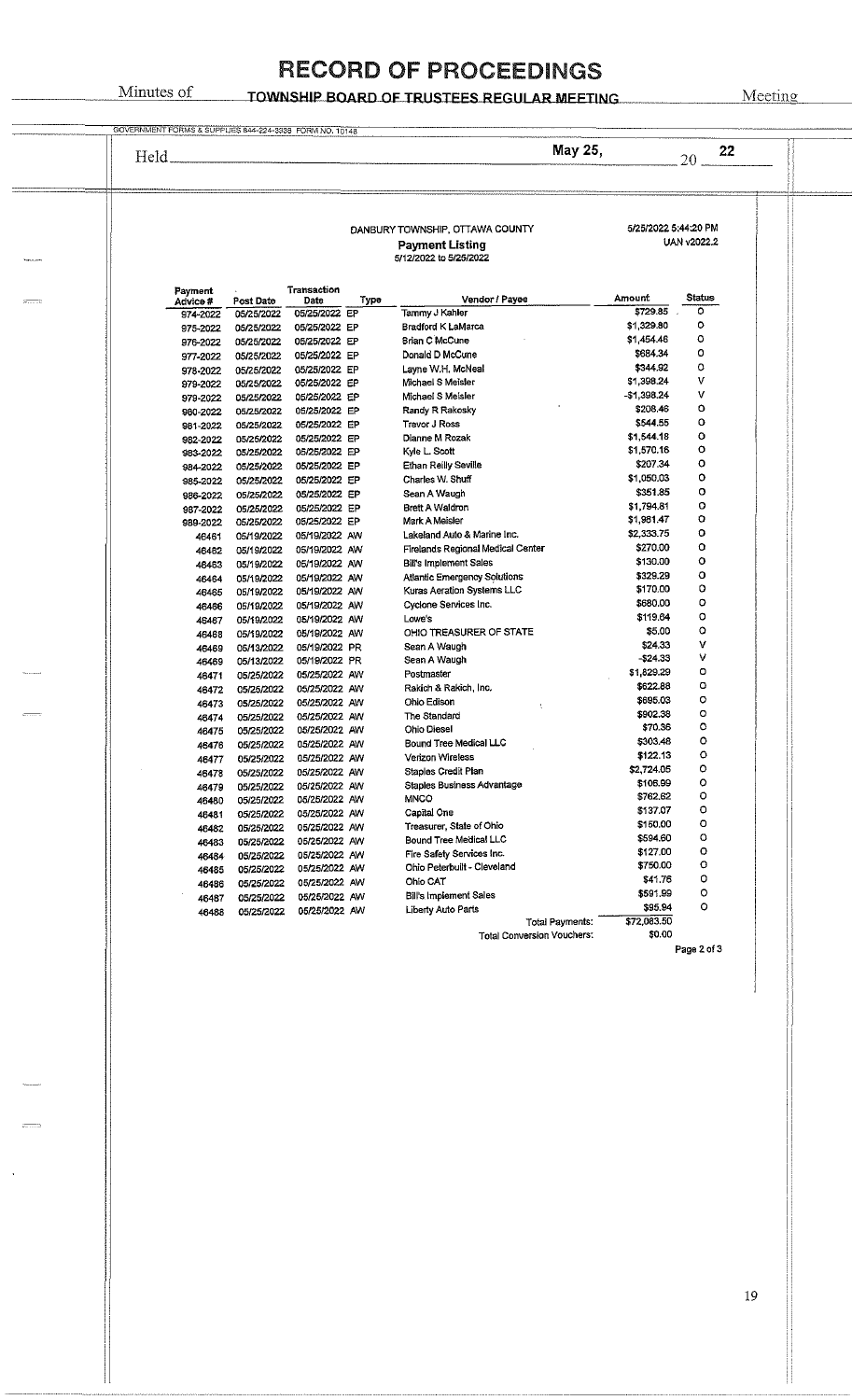| 5/25/2022 5:44:20 PM<br>DANBURY TOWNSHIP, OTTAWA COUNTY<br>UAN v2022.2<br><b>Payment Listing</b><br>5/12/2022 to 5/25/2022<br>\$72,083.50<br><b>Total Less Conversion Vouchers:</b><br>Type: AM - Accounting Manual Warrant, AW - Accounting Warrant, IM - Investment Manual Warrant, IW - Investment Warrant, PM -<br>Payroli Manual Warrant, PR - Payroll Warrant, RW - Reduction of Receipt Warrant, SW - Skipped War<br>WM - Withholding Manual, WS - Special Warrant, CH - Electronic Payment Advice, IL - Investment Loss, EP - Payroll EFT Voucher,<br>Status: O - Outstanding, C - Cleared, V - Voided, B - Batch<br>* Asterisked amounts are not included in report totals. These transactions occurred outside the reported date range but are listed for<br>reference.<br>$\blacksquare$<br>Page 3 of 3<br><b>Comments and Concerns</b><br>Nothing at this time.<br>20 | Held_ | May 25,<br>22<br>$20 -$ |  |
|-----------------------------------------------------------------------------------------------------------------------------------------------------------------------------------------------------------------------------------------------------------------------------------------------------------------------------------------------------------------------------------------------------------------------------------------------------------------------------------------------------------------------------------------------------------------------------------------------------------------------------------------------------------------------------------------------------------------------------------------------------------------------------------------------------------------------------------------------------------------------------------|-------|-------------------------|--|
|                                                                                                                                                                                                                                                                                                                                                                                                                                                                                                                                                                                                                                                                                                                                                                                                                                                                                   |       |                         |  |
|                                                                                                                                                                                                                                                                                                                                                                                                                                                                                                                                                                                                                                                                                                                                                                                                                                                                                   |       |                         |  |
|                                                                                                                                                                                                                                                                                                                                                                                                                                                                                                                                                                                                                                                                                                                                                                                                                                                                                   |       |                         |  |
|                                                                                                                                                                                                                                                                                                                                                                                                                                                                                                                                                                                                                                                                                                                                                                                                                                                                                   |       |                         |  |
|                                                                                                                                                                                                                                                                                                                                                                                                                                                                                                                                                                                                                                                                                                                                                                                                                                                                                   |       |                         |  |
|                                                                                                                                                                                                                                                                                                                                                                                                                                                                                                                                                                                                                                                                                                                                                                                                                                                                                   |       |                         |  |
|                                                                                                                                                                                                                                                                                                                                                                                                                                                                                                                                                                                                                                                                                                                                                                                                                                                                                   |       |                         |  |
|                                                                                                                                                                                                                                                                                                                                                                                                                                                                                                                                                                                                                                                                                                                                                                                                                                                                                   |       |                         |  |
|                                                                                                                                                                                                                                                                                                                                                                                                                                                                                                                                                                                                                                                                                                                                                                                                                                                                                   |       |                         |  |
|                                                                                                                                                                                                                                                                                                                                                                                                                                                                                                                                                                                                                                                                                                                                                                                                                                                                                   |       |                         |  |
|                                                                                                                                                                                                                                                                                                                                                                                                                                                                                                                                                                                                                                                                                                                                                                                                                                                                                   |       |                         |  |
|                                                                                                                                                                                                                                                                                                                                                                                                                                                                                                                                                                                                                                                                                                                                                                                                                                                                                   |       |                         |  |
|                                                                                                                                                                                                                                                                                                                                                                                                                                                                                                                                                                                                                                                                                                                                                                                                                                                                                   |       |                         |  |
|                                                                                                                                                                                                                                                                                                                                                                                                                                                                                                                                                                                                                                                                                                                                                                                                                                                                                   |       |                         |  |
|                                                                                                                                                                                                                                                                                                                                                                                                                                                                                                                                                                                                                                                                                                                                                                                                                                                                                   |       |                         |  |
|                                                                                                                                                                                                                                                                                                                                                                                                                                                                                                                                                                                                                                                                                                                                                                                                                                                                                   |       |                         |  |
|                                                                                                                                                                                                                                                                                                                                                                                                                                                                                                                                                                                                                                                                                                                                                                                                                                                                                   |       |                         |  |
|                                                                                                                                                                                                                                                                                                                                                                                                                                                                                                                                                                                                                                                                                                                                                                                                                                                                                   |       |                         |  |
|                                                                                                                                                                                                                                                                                                                                                                                                                                                                                                                                                                                                                                                                                                                                                                                                                                                                                   |       |                         |  |
|                                                                                                                                                                                                                                                                                                                                                                                                                                                                                                                                                                                                                                                                                                                                                                                                                                                                                   |       |                         |  |
|                                                                                                                                                                                                                                                                                                                                                                                                                                                                                                                                                                                                                                                                                                                                                                                                                                                                                   |       |                         |  |
|                                                                                                                                                                                                                                                                                                                                                                                                                                                                                                                                                                                                                                                                                                                                                                                                                                                                                   |       |                         |  |
|                                                                                                                                                                                                                                                                                                                                                                                                                                                                                                                                                                                                                                                                                                                                                                                                                                                                                   |       |                         |  |
|                                                                                                                                                                                                                                                                                                                                                                                                                                                                                                                                                                                                                                                                                                                                                                                                                                                                                   |       |                         |  |
|                                                                                                                                                                                                                                                                                                                                                                                                                                                                                                                                                                                                                                                                                                                                                                                                                                                                                   |       |                         |  |
|                                                                                                                                                                                                                                                                                                                                                                                                                                                                                                                                                                                                                                                                                                                                                                                                                                                                                   |       |                         |  |
|                                                                                                                                                                                                                                                                                                                                                                                                                                                                                                                                                                                                                                                                                                                                                                                                                                                                                   |       |                         |  |
|                                                                                                                                                                                                                                                                                                                                                                                                                                                                                                                                                                                                                                                                                                                                                                                                                                                                                   |       |                         |  |
|                                                                                                                                                                                                                                                                                                                                                                                                                                                                                                                                                                                                                                                                                                                                                                                                                                                                                   |       |                         |  |
|                                                                                                                                                                                                                                                                                                                                                                                                                                                                                                                                                                                                                                                                                                                                                                                                                                                                                   |       |                         |  |
|                                                                                                                                                                                                                                                                                                                                                                                                                                                                                                                                                                                                                                                                                                                                                                                                                                                                                   |       |                         |  |
|                                                                                                                                                                                                                                                                                                                                                                                                                                                                                                                                                                                                                                                                                                                                                                                                                                                                                   |       |                         |  |
|                                                                                                                                                                                                                                                                                                                                                                                                                                                                                                                                                                                                                                                                                                                                                                                                                                                                                   |       |                         |  |
|                                                                                                                                                                                                                                                                                                                                                                                                                                                                                                                                                                                                                                                                                                                                                                                                                                                                                   |       |                         |  |
|                                                                                                                                                                                                                                                                                                                                                                                                                                                                                                                                                                                                                                                                                                                                                                                                                                                                                   |       |                         |  |
|                                                                                                                                                                                                                                                                                                                                                                                                                                                                                                                                                                                                                                                                                                                                                                                                                                                                                   |       |                         |  |
|                                                                                                                                                                                                                                                                                                                                                                                                                                                                                                                                                                                                                                                                                                                                                                                                                                                                                   |       |                         |  |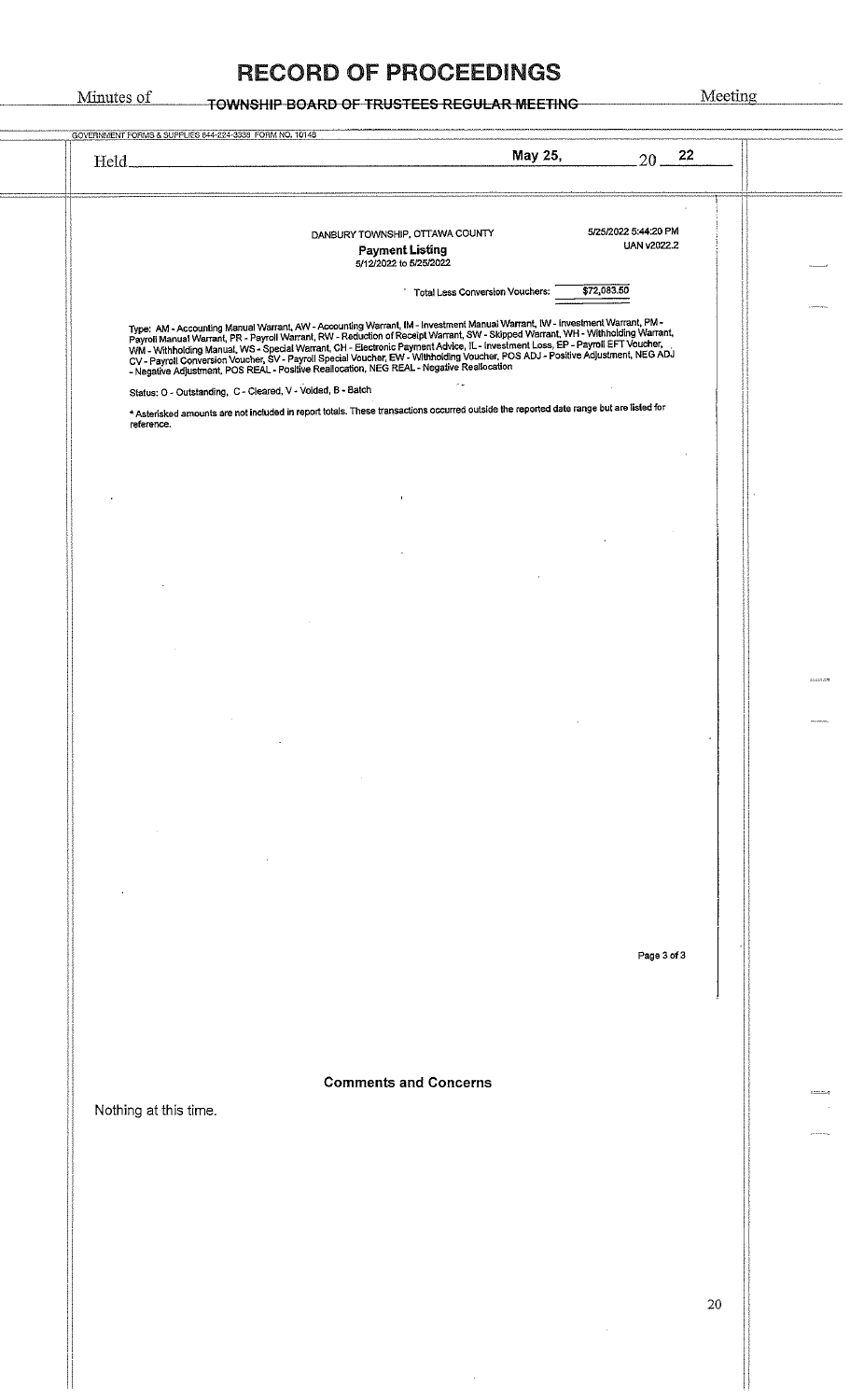|                  | GOVERNMENT FORMS & SUPPLIES 844-224-3338 FORM NO. 10148                                        | May 25,                            | 22<br>$20 -$             |
|------------------|------------------------------------------------------------------------------------------------|------------------------------------|--------------------------|
|                  | There being no further business before the Board, Ms. Rozak motioned and Mr. Hirt seconded, to | Adjourn                            |                          |
|                  | adjourn at 7:31 pm. All ayes, motion carried.<br>$\frac{1}{2}$<br>Udev                         |                                    |                          |
|                  | Fiscal Officer                                                                                 |                                    |                          |
|                  |                                                                                                |                                    |                          |
|                  |                                                                                                | Danbury Township Board of Trustees |                          |
| <b>MARINEZIA</b> |                                                                                                |                                    |                          |
|                  |                                                                                                |                                    |                          |
|                  |                                                                                                |                                    |                          |
|                  |                                                                                                |                                    |                          |
|                  |                                                                                                |                                    |                          |
| $\omega$         |                                                                                                |                                    |                          |
|                  |                                                                                                |                                    |                          |
|                  |                                                                                                |                                    | 21<br>$\bar{\mathbf{v}}$ |